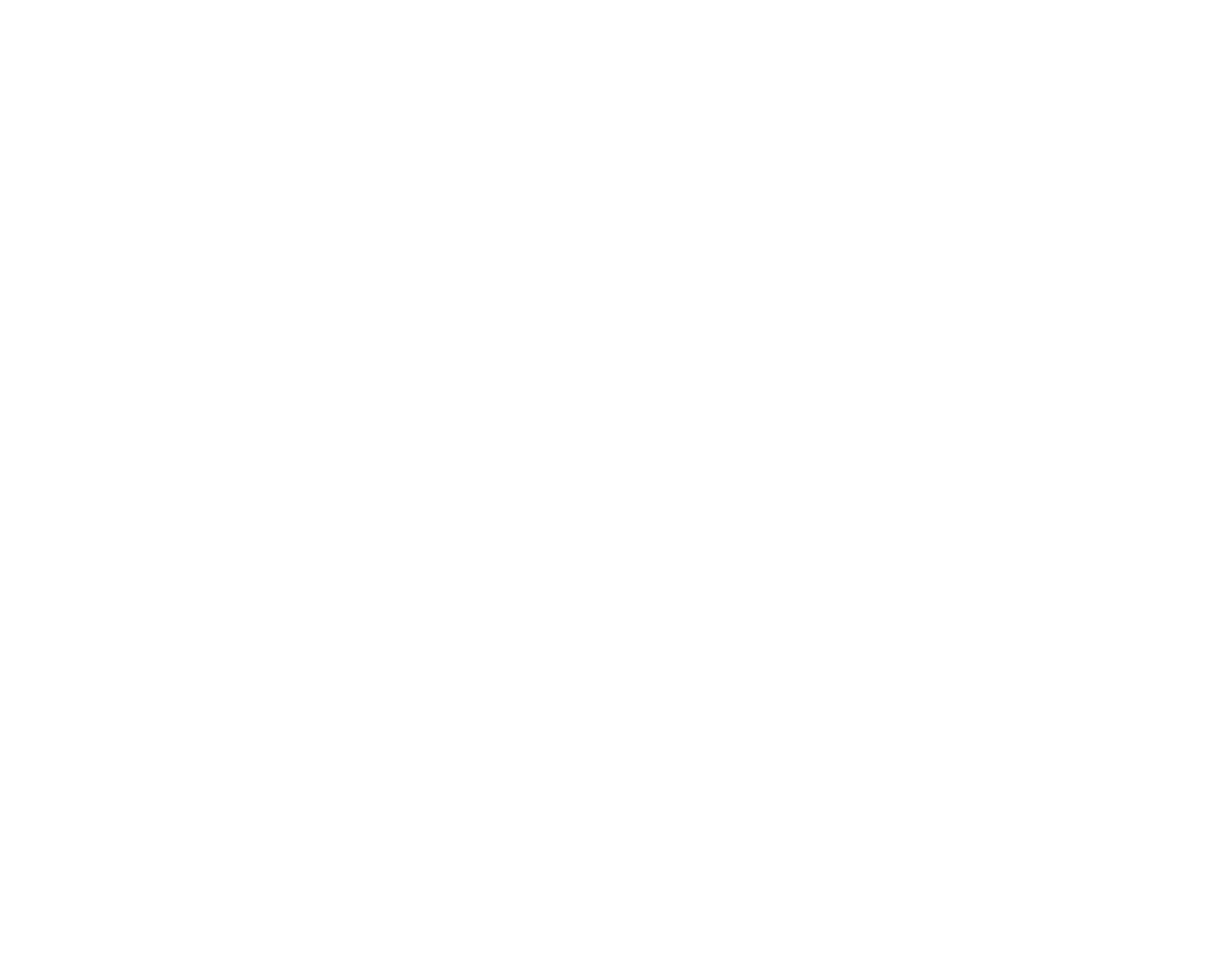|    | <b>ShooterEntry#/Name</b> | Match  | 5 to Glock |                     |       | Glock"M |                      |       | <b>Glock the Plates Totals</b> |               |        |                             |                   |
|----|---------------------------|--------|------------|---------------------|-------|---------|----------------------|-------|--------------------------------|---------------|--------|-----------------------------|-------------------|
|    |                           | Total  | Time       | Add'L Comb'<br>Time |       | Time    | Add'L Comb'd<br>Time |       | Time                           | Add'L<br>Time | Comb'  | <b>Placing &amp; Prizes</b> | <b>Categories</b> |
| 36 | 0080 Carrie Bradley       | 132.09 | 18.20      | 26.00               | 44.20 | 31.81   | 7.00                 | 38.81 | 39.08                          | 10.00         | 49.08  |                             | Rimfire           |
| 37 | 0066 Trey Tomberlin       | 140.57 | 22.14      | 24.00               | 46.14 | 29.98   | 24.00                | 53.98 | 40.45                          | 0.00          | 40.45  |                             | Rimfire           |
| 38 | 0068 Donna Thompson       | 145.14 | 34.67      | 15.00               | 49.67 | 41.87   | 15.00                | 56.87 | 38.60                          | 0.00          | 38.60  |                             | Rimfire           |
| 39 | 0073 Cindy Noyes          | 150.03 | 26.84      | 15.00               | 41.84 | 25.61   | 18.00                | 43.61 | 54.58                          | 10.00         | 64.58  |                             | Rimfire           |
| 40 | 0065 Morgan Sweatman      | 150.78 | 17.49      | 52.00               | 69.49 | 21.67   | 11.00                | 32.67 | 48.62                          | 0.00          | 48.62  |                             | Rimfire           |
| 41 | 0004 Regina Turner        | 153.04 | 25.28      | 20.00               | 45.28 | 25.16   | 28.00                | 53.16 | 44.60                          | 10.00         | 54.60  |                             | Rimfire           |
| 42 | 0083 Audria Anderson      | 224.46 | 30.43      | 22.00               | 52.43 | 38.12   | 25.00                | 63.12 | 68.91                          | 40.00         | 108.91 |                             | Rimfire           |
| 43 | 0048 Payton Dickerson     | 250.42 | 48.47      | 35.00               | 83.47 | 50.80   | 18.00                | 68.80 | 78.15                          | 20.00         | 98.15  |                             | Rimfire           |
| 44 | 0118 Gatlin Hall          | 252.08 | 33.95      | 36.00               | 69.95 | 43.83   | 47.00                | 90.83 | 91.30                          | 0.00          | 91.30  |                             | Rimfire           |
| 45 | 0113 Lillian Strange      | 314.66 | 44.49      | 18.00               | 62.49 | 39.27   | 39.00                | 78.27 | 143.90                         | 30.00         | 173.90 |                             | Rimfire           |
| 46 | 0046 Donna Dickerson      | 363.99 | 39.14      | 33.00               | 72.14 | 41.36   | 31.00                | 72.36 | 109.49                         | 110.00        | 219.49 |                             | Rimfire           |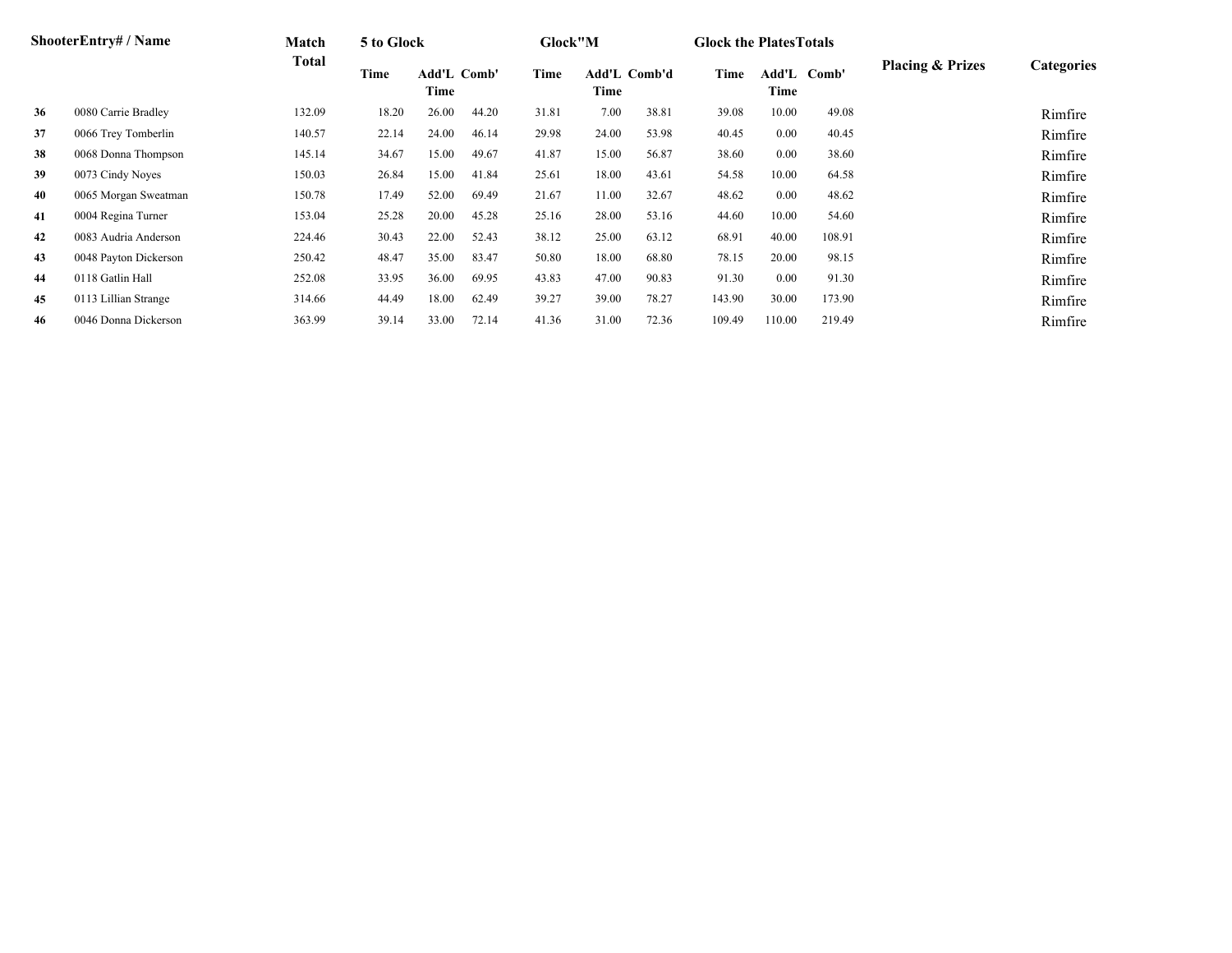# Final GLOCK Girls Rankings for the GGSM-MAL-21

# held at the Mobile County Sheriff's Office Range in Mobile, AL

|                | <b>ShooterEntry# / Name</b> | Match  | 5 to Glock |                     |        | Glock"M |       |              | <b>Glock the Plates Totals</b> |       |             |              |                             |
|----------------|-----------------------------|--------|------------|---------------------|--------|---------|-------|--------------|--------------------------------|-------|-------------|--------------|-----------------------------|
|                |                             | Total  | Time       | Add'L Comb'<br>Time |        | Time    | Time  | Add'L Comb'd | Time                           | Time  | Add'L Comb' |              | <b>Placing &amp; Prizes</b> |
| 1              | 0039 Barbara Thibodaux*     | 75.54  | 24.40      | 1.00                | 25.40  | 22.88   | 5.00  | 27.88        | 22.26                          | 0.00  | 22.26       |              | 100 Place                   |
| 2              | 0093 Teryn Colvin           | 91.68  | 23.76      | 14.00               | 37.76  | 23.29   | 8.00  | 31.29        | 22.63                          | 0.00  | 22.63       |              | 100 Place                   |
| 3              | 0050 Jamie Sue Sloan        | 103.02 | 28.11      | 6.00                | 34.11  | 30.25   | 4.00  | 34.25        | 34.66                          | 0.00  | 34.66       | 2            | Etool Place                 |
| 4              | 0030 Dianna Snell           | 112.35 | 31.17      | 9.00                | 40.17  | 28.44   | 7.00  | 35.44        | 36.74                          | 0.00  | 36.74       | $\mathbf{3}$ | Knife Place                 |
| 5              | 0098 Brenda Griffeth        | 120.20 | 25.91      | 22.00               | 47.91  | 30.89   | 9.00  | 39.89        | 32.40                          | 0.00  | 32.40       |              |                             |
| 6              | 0081 Carrie Bradley         | 126.54 | 20.10      | 46.00               | 66.10  | 30.39   | 5.00  | 35.39        | 25.05                          | 0.00  | 25.05       |              |                             |
| $\overline{7}$ | 0025 Karen Burton           | 141.90 | 43.35      | 8.00                | 51.35  | 38.50   | 16.00 | 54.50        | 36.05                          | 0.00  | 36.05       |              |                             |
| 8              | 0095 Jessica Weeks          | 160.45 | 21.55      | 30.00               | 51.55  | 22.29   | 53.00 | 75.29        | 33.61                          | 0.00  | 33.61       |              |                             |
| 9              | 0005 Regina Turner          | 168.63 | 32.32      | 28.00               | 60.32  | 27.39   | 15.00 | 42.39        | 45.92                          | 20.00 | 65.92       |              |                             |
| 10             | 0037 Lisa Joiner            | 184.55 | 29.33      | 31.00               | 60.33  | 32.65   | 18.00 | 50.65        | 53.57                          | 20.00 | 73.57       |              |                             |
| 11             | 0108 Shelly Blase           | 189.37 | 42.54      | 33.00               | 75.54  | 39.61   | 17.00 | 56.61        | 57.22                          | 0.00  | 57.22       |              |                             |
| 12             | 0069 Donna Thompson         | 222.13 | 33.84      | 63.00               | 96.84  | 38.93   | 11.00 | 49.93        | 55.36                          | 20.00 | 75.36       |              |                             |
| 13             | 0126 Angela Teasley         | 240.62 | 32.18      | 35.00               | 67.18  | 33.36   | 32.00 | 65.36        | 48.08                          | 60.00 | 108.08      |              |                             |
| 14             | 0109 Kasey Robinson         | 412.93 | 50.65      | 58.00               | 108.65 | 81.72   | 30.00 | 111.72       | 102.56                         | 90.00 | 192.56      | 3            | 2 year membership re        |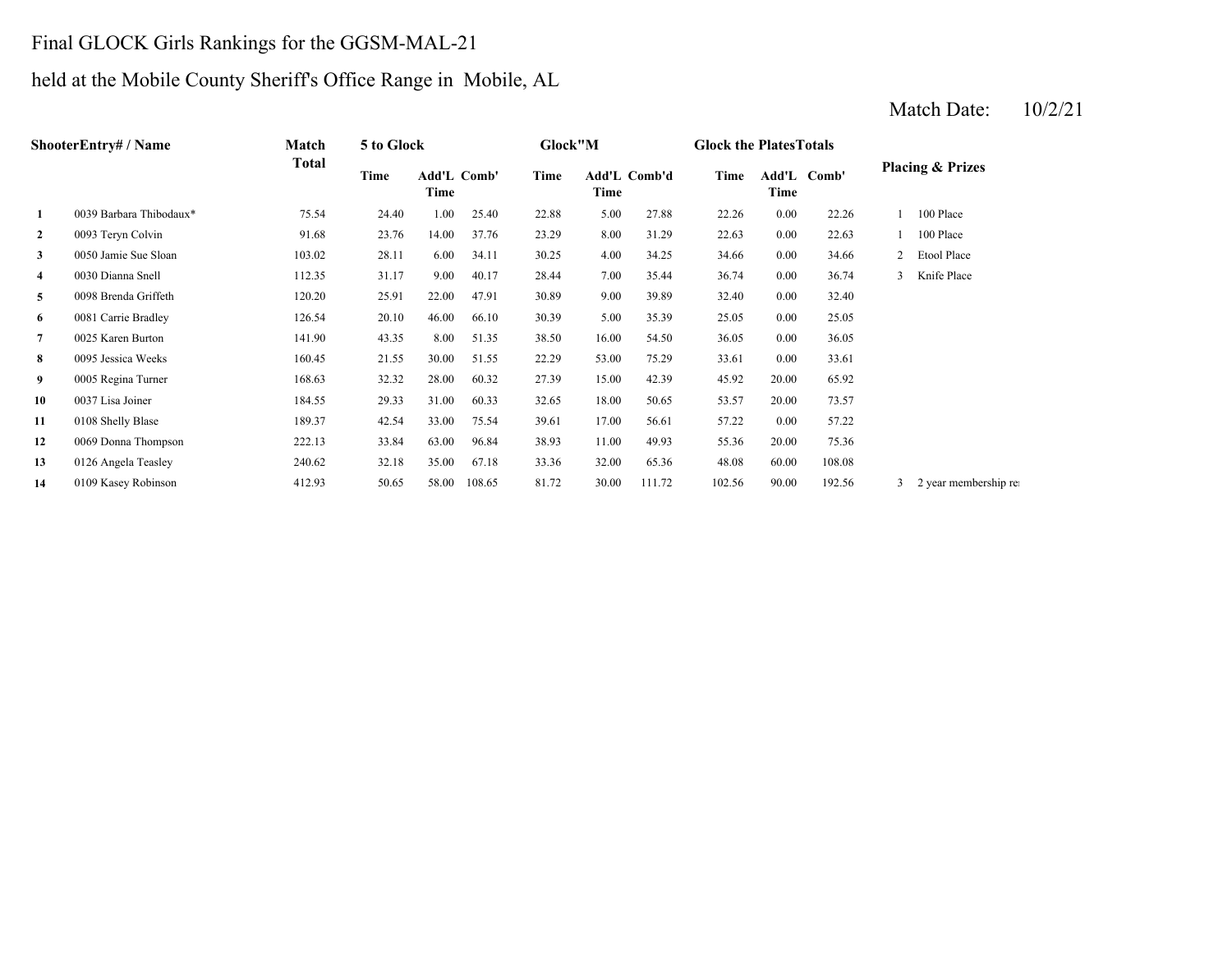#### Final Pocket GLOCK Rankings for the GGSM-MAL-21

**2**

**1**

**3**

**4**

**5**

**6**

**7**

**8**

**9**

**10**

**11**

**11**

**12**

**13**

**14**

**15**

**16**

**17**

**18**

**19**

**20**

**21**

**22**

**23**

**24**

**25**

**26**

**27**

**28**

**29**

**30**

**31**

#### held at the Mobile County Sheriff's Office Range in Mobile, AL

#### 1.00 16.79 0112 Fred King\* 41.35 9.82 4.00 13.82 9.74 1.00 18.57 0020 Wallace Knight\* 46.72 12.55 2.00 14.55 12.60 13.60 1.00 21.36 0122 Frank Howell\* 47.33 11.91 1.00 12.91 12.06 5 0071 Lawrence Goff\* 6 49.44 9.69 9.00 18.69 9.85 0.00 9.85 20.90 4.00 21.42 0103 Frank Cassady\* III 50.97 13.08 0.00 13.08 12.47 16.47 0.00 0064 Brett Barclay\* 56.17 12.03 2.00 14.03 11.14 8.00 19.14 23.00 3.00 23.99 0110 Paul Workman Jr. 59.54 15.72 0.00 15.72 16.83 9 0024 Jim Montgomery\* 61.64 12.63 4.00 16.63 11.22 10.00 21.22 23.79 0 0038 Gary Thibodaux \* 70.35 13.03 0.00 13.03 18.39 3.00 21.39 25.93 6.00 24.54 0044 David Dickerson 76.77 16.45 4.00 20.45 15.78 21.78 1 1 24.54 16.45 16.45 16.45 16.45 16.46 16.78 16.00 21.78 24.54 4.00 31.95 0078 James Wallis\* Jr. 77.32 16.98 5.00 21.98 19.39 23.39 7.00 24.60 0106 Steve Dorman 77.71 13.39 5.00 18.39 17.72 24.72 10.00 6.00 21.38 0055 Michael Miyaji\* 79.32 11.14 8.00 19.14 12.80 18.80 5 0027 Alexander Thigpen\* 82.01 12.33 0.00 12.33 18.09 5.00 23.09 26.59 20.00 4.00 25.85 0085 Marcus Christian 85.72 12.37 9.00 21.37 14.50 18.50 20.00 45.85 1.00 32.03 0125 Robert Jenkins 96.92 15.14 3.00 18.14 15.75 7.00 35.01 0049 Jamie Sue Sloan 97.59 15.87 11.00 26.87 18.71 1.00 30.98 0032 Lawrence Whited 98.56 18.32 5.00 23.32 23.26 24.26 5.00 36.34 0101 William Casanova Jr. 102.45 17.66 2.00 19.66 21.45 26.45 20.00 0007 Robert Reid 25.30 104.05 14.11 18.00 32.11 13.64 3.00 16.64 25.30 2 0052 Matthew Hunady\* 113.10 11.03 2.00 13.03 10.73 4.00 14.73 15.34 **3** 0008 Rusty Roberts 122.15 10.62 6.00 16.62 15.13 10.00 25.13 30.40 9.00 34.35 0127 Saldor Swenson 127.15 14.14 14.00 28.14 15.66 24.66 40.00 3.00 31.97 6.00 39.82 0014 Robert Milner\* 128.85 15.01 12.00 27.01 16.02 7.00 30.69 0001 Charles Stokes\* Jr. 130.56 14.00 15.00 29.00 13.87 20.87 50.00 80.69 22.02 40.00 79.82 74.35 0029 Karl Snell 128.23 16.68 0.00 16.68 16.58 19.58 60.00 91.97 50.00 80.40 14.73 15.34 70.00 85.34 56.34 0007 Robert Reid 104.05 14.11 18.00 32.11 13.64 16.64 30.00 55.30 20.00 50.98 25.71 35.01 10.00 45.01 16.75 30.00 62.03 50 Random 46.5920.00 41.38 34.60 3 Etool Place 0.00 31.95 10.00 34.54 50 Random 10.00 34.54 2 75 Place 76.77 16.45 4.00 20.45 15.78 21.78 21.39 10.00 35.93 11.22 21.22 0.00 23.79 19.83 23.99 0.00 23.99 1 Pistol Place 21.42 0064 Brett Barclay\* 56.17 12.03 2.00 14.03 11.14 19.14 0.00 23.00 0.00 20.90 13.06 0.00 21.36 0.00 18.57 1 Pistol Place 10.74 0.00 16.79 11.05 15.92 0.00 15.92 2 100 Place **Add'L Comb' Time** 0042 Tony Boone\* 39.25 11.28 1.00 12.28 11.05 0.00 **Add'LTimeComb' Time Add'L Comb'd Time TimeShooterEntry# / Name Match Total5 to Glock Glock"M Glock the PlatesTotalsPlacing & Prizes Time**

7.00 39.75 0058 Alvaro Prieto 136.93 16.66 5.00 21.66 18.52 25.52 50.00

19.00 33.30 0092 Teryn Colvin 214.99 12.34 16.00 28.34 24.35

9.00 42.54 0115 Adam Strange 159.48 20.95 7.00 27.95 19.99 28.99 60.00 102.54

1 0114 Lillian Strange 302.50 26.76 13.00 39.76 32.26 21.00 53.26 99.48 110.00 209.48

Match Date: 10/2/21

43.35 110.00 143.30 Pistol Random

89.75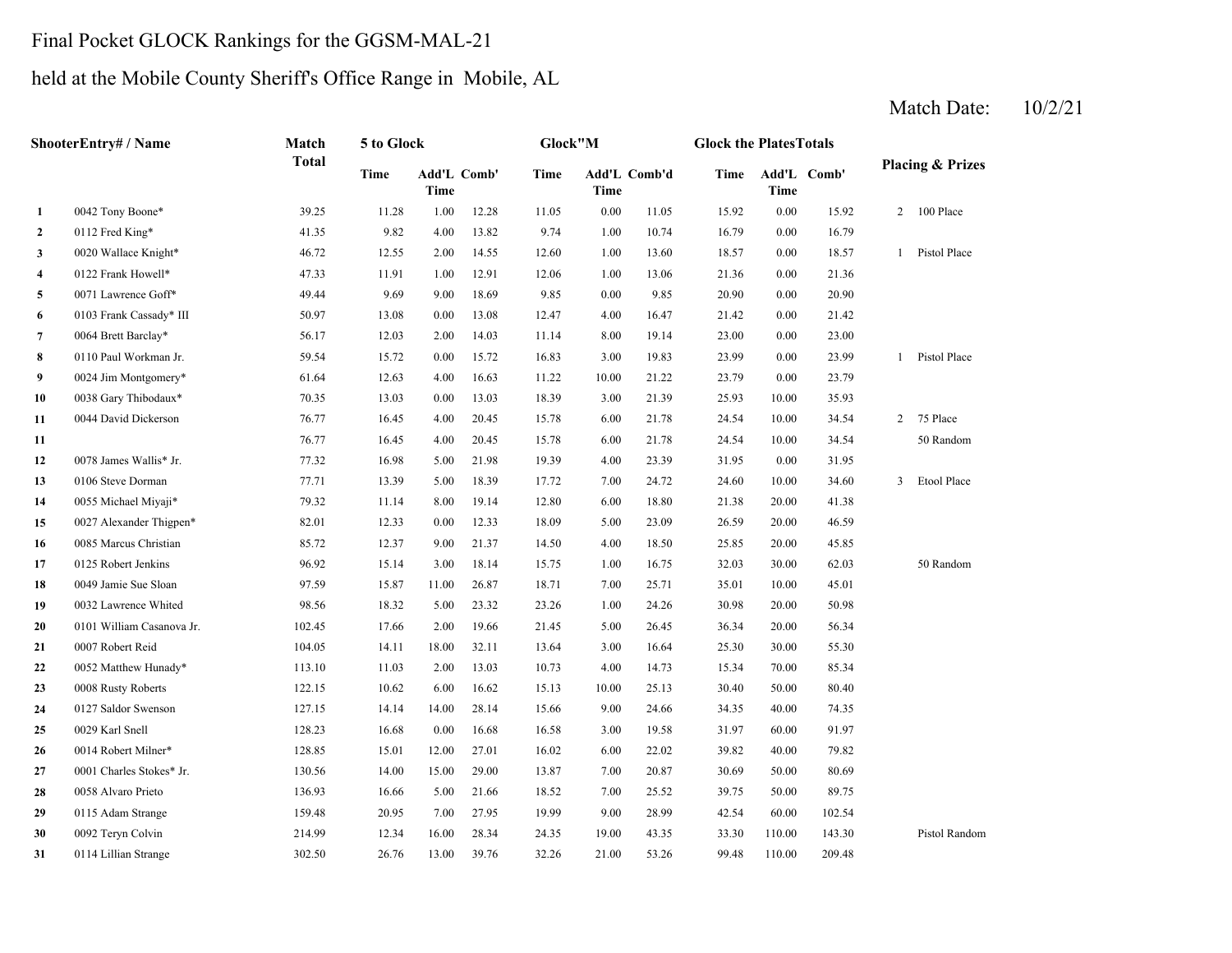# Final Stock MOS Rankings for the GGSM-MAL-21

# held at the Mobile County Sheriff's Office Range in Mobile, AL

|                | ShooterEntry# / Name    | Match<br><b>Total</b> | 5 to Glock  |                     |       | Glock"M     |             |              | <b>Glock the PlatesTotals</b> |                     |       |                |                             |
|----------------|-------------------------|-----------------------|-------------|---------------------|-------|-------------|-------------|--------------|-------------------------------|---------------------|-------|----------------|-----------------------------|
|                |                         |                       | <b>Time</b> | Add'L Comb'<br>Time |       | <b>Time</b> | <b>Time</b> | Add'L Comb'd | Time                          | Add'L Comb'<br>Time |       |                | <b>Placing &amp; Prizes</b> |
| $\mathbf{1}$   | 0036 Paul Dillon*       | 46.61                 | 13.62       | 2.00                | 15.62 | 13.25       | 5.00        | 18.25        | 12.74                         | 0.00                | 12.74 |                | 50 Random                   |
| $\overline{2}$ | 0018 Jason Pharez       | 48.09                 | 15.48       | 3.00                | 18.48 | 13.51       | $1.00\,$    | 14.51        | 15.10                         | 0.00                | 15.10 | 1              | Pistol Place                |
| 3              | 0123 Frank Howell*      | 53.85                 | 17.65       | 2.00                | 19.65 | 18.24       | 1.00        | 19.24        | 14.96                         | 0.00                | 14.96 | 1              | Pistol Place                |
| $\mathbf{3}$   |                         | 53.85                 | 17.65       | 2.00                | 19.65 | 18.24       | 1.00        | 19.24        | 14.96                         | 0.00                | 14.96 |                | 50 Random                   |
| $\overline{4}$ | 0097 Kenneth Chandler*  | 55.28                 | 17.97       | 3.00                | 20.97 | 17.64       | 1.00        | 18.64        | 15.67                         | 0.00                | 15.67 |                |                             |
| 5              | 0072 Lawrence Goff*     | 56.62                 | 16.46       | 6.00                | 22.46 | 14.72       | 4.00        | 18.72        | 15.44                         | 0.00                | 15.44 |                |                             |
| 6              | 0082 Jerry Murphy       | 57.55                 | 21.21       | 0.00                | 21.21 | 19.06       | 2.00        | 21.06        | 15.28                         | 0.00                | 15.28 | $\overline{2}$ | 75 Place                    |
| $\overline{7}$ | 0087 Robbie Lightfoot   | 58.43                 | 14.15       | 10.00               | 24.15 | 15.45       | 4.00        | 19.45        | 14.83                         | 0.00                | 14.83 | 3              | <b>Etool Place</b>          |
| $\overline{7}$ |                         | 58.43                 | 14.15       | 10.00               | 24.15 | 15.45       | 4.00        | 19.45        | 14.83                         | 0.00                | 14.83 | 2              | 2 year membership re        |
| 8              | 0021 Wallace Knight*    | 58.84                 | 19.95       | 1.00                | 20.95 | 18.32       | 1.00        | 19.32        | 18.57                         | 0.00                | 18.57 |                |                             |
| 9              | 0089 Josh Boody*        | 59.37                 | 17.05       | 6.00                | 23.05 | 15.87       | 6.00        | 21.87        | 14.45                         | $0.00\,$            | 14.45 |                |                             |
| 10             | 0028 Alexander Thigpen* | 60.72                 | 22.82       | 1.00                | 23.82 | 17.60       | 2.00        | 19.60        | 17.30                         | 0.00                | 17.30 |                |                             |
| 11             | 0056 Michael Miyaji*    | 65.23                 | 16.15       | 8.00                | 24.15 | 14.07       | 10.00       | 24.07        | 17.01                         | 0.00                | 17.01 |                |                             |
| 12             | 0086 Marcus Christian   | 68.50                 | 20.93       | 6.00                | 26.93 | 15.70       | 7.00        | 22.70        | 18.87                         | 0.00                | 18.87 |                |                             |
| 13             | 0053 Matthew Hunady*    | 69.25                 | 18.55       | 11.00               | 29.55 | 18.09       | 3.00        | 21.09        | 18.61                         | 0.00                | 18.61 |                |                             |
| 14             | 0002 Bruce Record       | 72.52                 | 25.79       | 1.00                | 26.79 | 21.13       | 7.00        | 28.13        | 17.60                         | 0.00                | 17.60 |                |                             |
| 15             | 0075 Bradford Penton*   | 73.20                 | 13.41       | 18.00               | 31.41 | 12.97       | 13.00       | 25.97        | 15.82                         | 0.00                | 15.82 |                |                             |
| 16             | 0017 Jordan Vallas      | 73.70                 | 22.62       | 0.00                | 22.62 | 22.97       | 11.00       | 33.97        | 17.11                         | 0.00                | 17.11 |                |                             |
| 17             | 0040 Barbara Thibodaux* | 77.13                 | 20.90       | 8.00                | 28.90 | 22.00       | 5.00        | 27.00        | 21.23                         | 0.00                | 21.23 |                |                             |
| 18             | 0079 James Wallis* Jr.  | 77.68                 | 25.84       | 2.00                | 27.84 | 24.17       | 5.00        | 29.17        | 20.67                         | 0.00                | 20.67 |                |                             |
| 19             | 0003 David Turner       | 79.73                 | 21.58       | 8.00                | 29.58 | 20.95       | 9.00        | 29.95        | 20.20                         | 0.00                | 20.20 |                |                             |
| 20             | 0009 Rusty Roberts      | 84.47                 | 15.29       | 22.00               | 37.29 | 17.10       | 10.00       | 27.10        | 20.08                         | $0.00\,$            | 20.08 |                |                             |
| 21             | 0088 Don Coleman        | 88.57                 | 21.01       | 3.00                | 24.01 | 21.76       | 20.00       | 41.76        | 22.80                         | 0.00                | 22.80 |                |                             |
| 22             | 0011 Jim Graf*          | 88.87                 | 24.73       | 4.00                | 28.73 | 26.56       | 9.00        | 35.56        | 24.58                         | 0.00                | 24.58 |                |                             |
| 23             | 0012 John L. Johnson    | 94.19                 | 28.90       | 4.00                | 32.90 | 28.85       | 4.00        | 32.85        | 28.44                         | 0.00                | 28.44 |                |                             |
| 24             | 0120 Travis Long        | 99.90                 | 21.03       | 17.00               | 38.03 | 19.69       | 20.00       | 39.69        | 22.18                         | 0.00                | 22.18 |                |                             |
| 25             | 0099 Brenda Griffeth    | 107.13                | 24.36       | 15.00               | 39.36 | 33.19       | 1.00        | 34.19        | 33.58                         | 0.00                | 33.58 |                |                             |
| 26             | 0034 Mike Johnson       | 107.75                | 36.85       | 3.00                | 39.85 | 30.13       | 5.00        | 35.13        | 32.77                         | 0.00                | 32.77 |                |                             |
| 27             | 0045 David Dickerson    | 110.26                | 27.09       | 14.00               | 41.09 | 21.78       | 22.00       | 43.78        | 25.39                         | 0.00                | 25.39 |                |                             |
| 28             | 0067 Michael Blase      | 137.82                | 32.33       | 27.00               | 59.33 | 32.61       | 14.00       | 46.61        | 31.88                         | 0.00                | 31.88 |                |                             |
| 29             | 0026 Karen Burton       | 141.82                | 40.12       | 7.00                | 47.12 | 41.80       | 9.00        | 50.80        | 43.90                         | 0.00                | 43.90 |                |                             |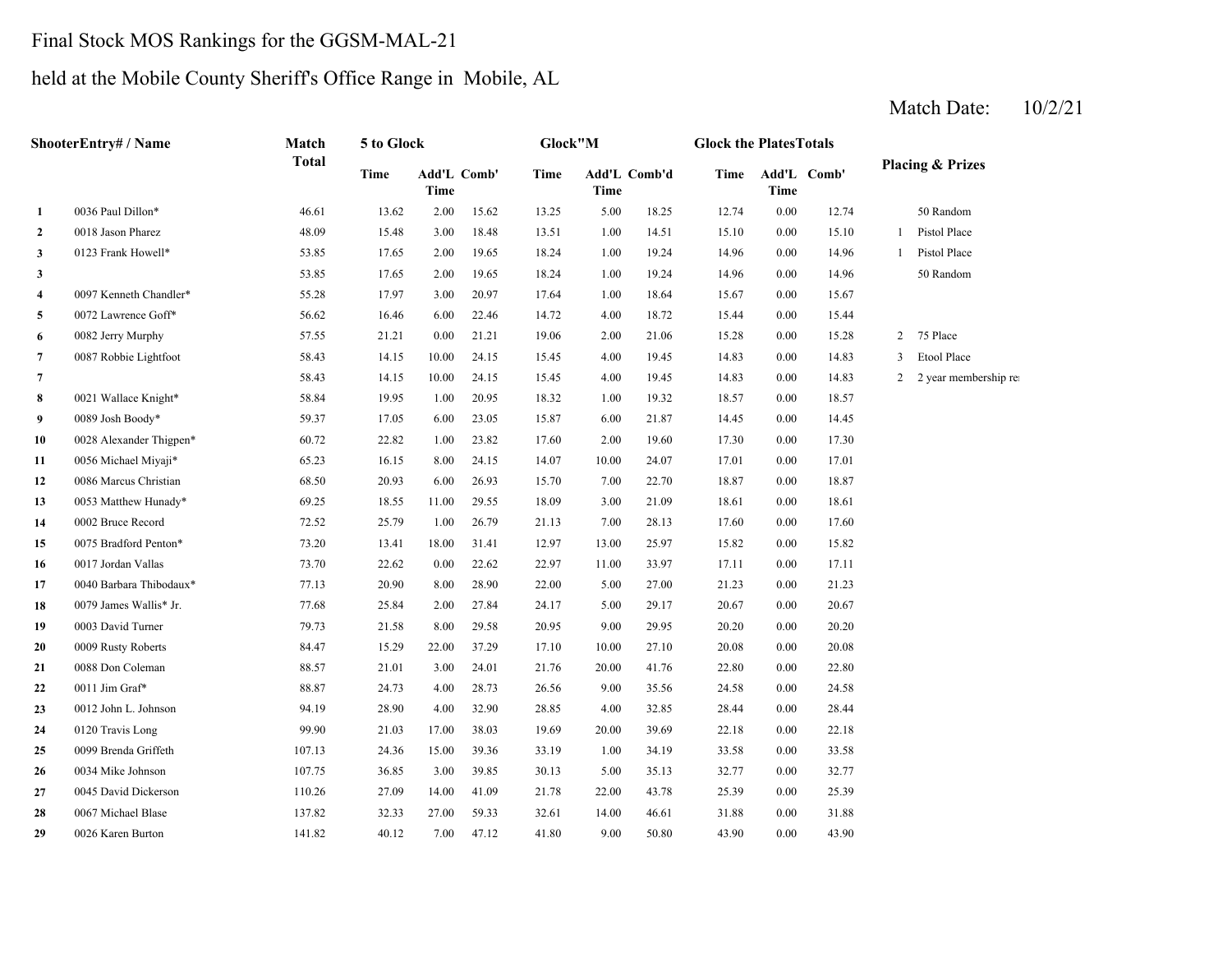Match Date:

**The following scores have not been included in the above results due to administrative issues or scoring errors Please call the GSSF office (770) 437-4718 as soon as possible for further clarification. Thank you.**

**Shooters who did not finish the match...**

#### **Shooters who did not show**

- 0104 **1**Jessica Cassady
- 0047 **2**Donna Dickerson
- 0015 **3**Michael Tolar
- 0016 **4**Michael Tolar

**Page 6 of 6 10/25/2021 12:31:50 PM Mobile, AL**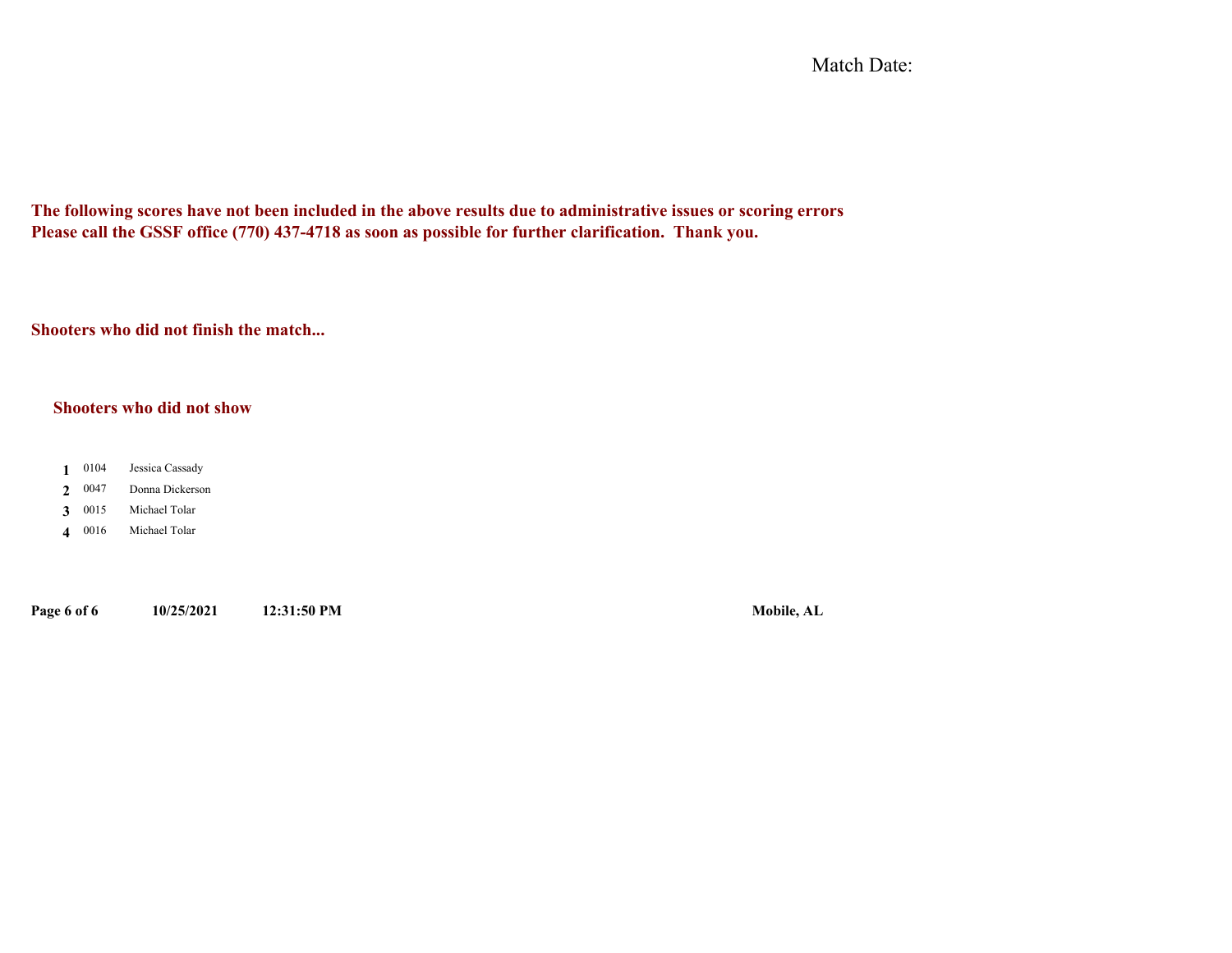#### Final Civilian Rankings for the Showdown at Big Creek X

## held at the Mobile County Sheriff's Office Range in Mobile, AL

|                         | ShooterEntry# / Name      | <b>Match Total</b> | 5 to Glock |       |             |       | <b>Glock"M Totals</b> |       | <b>Glock the PlatesTotals</b> |          |             |                |                             |                            |
|-------------------------|---------------------------|--------------------|------------|-------|-------------|-------|-----------------------|-------|-------------------------------|----------|-------------|----------------|-----------------------------|----------------------------|
|                         |                           |                    | Time       | Time  | Add'L Comb' | Time  | Add'L Comb'd<br>Time  |       | Time                          | Time     | Add'L Comb' |                | <b>Placing &amp; Prizes</b> | Categories                 |
| -1                      | 0038 Jacob Hightower      | 60.44              | 14.66      | 8.00  | 22.66       | 14.86 | 6.00                  | 20.86 | 16.92                         | $0.00\,$ | 16.92       | $\mathbf{1}$   | Pistol Place                |                            |
| $\overline{2}$          | 0155 Robbie Lightfoot     | 62.46              | 16.17      | 6.00  | 22.17       | 17.40 | 6.00                  | 23.40 | 16.89                         | $0.00\,$ | 16.89       | $\overline{2}$ | 100 Place                   |                            |
| $\overline{\mathbf{3}}$ | 0158 Don Coleman          | 74.15              | 17.93      | 6.00  | 23.93       | 18.32 | 10.00                 | 28.32 | 21.90                         | 0.00     | 21.90       |                | 3 75 Place                  |                            |
| $\overline{\mathbf{4}}$ | 0091 Marcus Christian     | 81.03              | 18.23      | 8.00  | 26.23       | 17.66 | 15.00                 | 32.66 | 22.14                         | 0.00     | 22.14       |                |                             |                            |
| 5                       | 0081 David Dickerson      | 81.09              | 19.05      | 13.00 | 32.05       | 19.43 | 8.00                  | 27.43 | 21.61                         | $0.00\,$ | 21.61       |                |                             |                            |
| -6                      | 0174 Nicholas Brandt      | 85.21              | 19.33      | 9.00  | 28.33       | 21.60 | 14.00                 | 35.60 | 21.28                         | 0.00     | 21.28       |                |                             |                            |
| $\overline{7}$          | 0200 Carl Wilson          | 88.71              | 26.03      | 2.00  | 28.03       | 19.93 | 18.00                 | 37.93 | 22.75                         | 0.00     | 22.75       |                | 75 Senior                   | Senior                     |
| 8                       | 0213 Saldor Swenson       | 91.79              | 22.20      | 6.00  | 28.20       | 22.16 | 16.00                 | 38.16 | 25.43                         | $0.00\,$ | 25.43       |                | 75 Super Senior             | Super Senior               |
| -9                      | 0218 Sebastian Yoder      | 93.30              | 29.40      | 3.00  | 32.40       | 31.55 | 3.00                  | 34.55 | 26.35                         | 0.00     | 26.35       |                |                             |                            |
| 10                      | 0037 Tony Landenwich      | 98.52              | 31.56      | 4.00  | 35.56       | 31.49 | 7.00                  | 38.49 | 24.47                         | 0.00     | 24.47       |                |                             | Super Senior               |
| 11                      | 0058 Lawrence Whited      | 102.18             | 28.24      | 6.00  | 34.24       | 29.76 | 8.00                  | 37.76 | 30.18                         | $0.00\,$ | 30.18       |                |                             | Super Senior               |
| 12                      | 0207 Robert Lee           | 102.33             | 27.56      | 10.00 | 37.56       | 24.27 | 14.00                 | 38.27 | 26.50                         | $0.00\,$ | 26.50       |                | 2 year membership rei       |                            |
| 13                      | 0182 Mark Amedy           | 107.31             | 21.55      | 14.00 | 35.55       | 23.75 | 22.00                 | 45.75 | 26.01                         | 0.00     | 26.01       |                | 50 Random                   | Super Senior               |
| 14                      | 0070 Randolph Miller      | 110.76             | 25.40      | 21.00 | 46.40       | 20.93 | 22.00                 | 42.93 | 21.43                         | 0.00     | 21.43       |                |                             |                            |
| 15                      | 0211 Randy Eubanks        | 112.33             | 23.29      | 20.00 | 43.29       | 23.07 | 13.00                 | 36.07 | 32.97                         | $0.00\,$ | 32.97       |                | 2 year membership rei       | Super Senior               |
| 16                      | 0177 Jessica Weeks        | 112.85             | 26.15      | 11.00 | 37.15       | 18.30 | 25.00                 | 43.30 | 32.40                         | $0.00\,$ | 32.40       |                | 75 Adult Female             | Adult Female               |
| 17                      | 0173 Teryn Colvin         | 118.50             | 24.21      | 23.00 | 47.21       | 26.59 | 20.00                 | 46.59 | 24.70                         | 0.00     | 24.70       | $\overline{4}$ | Pistol Membership Pro       | Adult Female               |
| 17                      |                           | 118.50             | 24.21      | 23.00 | 47.21       | 26.59 | 20.00                 | 46.59 | 24.70                         | $0.00\,$ | 24.70       |                | 2 year membership rei       | Adult Female               |
| 18                      | 0084 Jamie Sue Sloan      | 118.66             | 27.34      | 11.00 | 38.34       | 31.21 | 8.00                  | 39.21 | 41.11                         | 0.00     | 41.11       |                |                             | Adult Female, Super Senior |
| 19                      | 0152 Dalton Lister        | 119.66             | 22.18      | 14.00 | 36.18       | 16.25 | 39.00                 | 55.25 | 28.23                         | 0.00     | 28.23       |                |                             |                            |
| 20                      | 0010 Michael Howard       | 124.53             | 13.45      | 47.00 | 60.45       | 20.82 | 6.00                  | 26.82 | 27.26                         | 10.00    | 37.26       |                |                             | Senior                     |
| 21                      | 0171 Michael Wallace      | 124.89             | 25.58      | 14.00 | 39.58       | 31.33 | 19.00                 | 50.33 | 34.98                         | 0.00     | 34.98       |                |                             |                            |
| 22                      | 0184 Frank Cassady IV     | 125.83             | 21.54      | 17.00 | 38.54       | 20.70 | 36.00                 | 56.70 | 30.59                         | 0.00     | 30.59       |                |                             |                            |
| 23                      | 0023 Phillip Smith        | 126.72             | 25.47      | 15.00 | 40.47       | 22.72 | 25.00                 | 47.72 | 28.53                         | 10.00    | 38.53       |                |                             |                            |
| 24                      | 0193 Adam Strange         | 129.86             | 27.68      | 8.00  | 35.68       | 30.04 | 37.00                 | 67.04 | 27.14                         | 0.00     | 27.14       |                |                             |                            |
| 25                      | 0183 William Casanova Jr. | 130.60             | 35.30      | 10.00 | 45.30       | 30.13 | 15.00                 | 45.13 | 40.17                         | 0.00     | 40.17       |                |                             | Super Senior               |
| 26                      | 0007 Bruce Record         | 134.92             | 32.81      | 33.00 | 65.81       | 22.47 | 13.00                 | 35.47 | 33.64                         | 0.00     | 33.64       |                |                             | Super Senior               |
| 27                      | 0105 Alvaro Prieto        | 136.92             | 20.18      | 33.00 | 53.18       | 24.75 | 32.00                 | 56.75 | 26.99                         | $0.00\,$ | 26.99       |                |                             | Senior                     |
| 28                      | 0036 Jim Ready            | 141.56             | 37.07      | 7.00  | 44.07       | 36.74 | 11.00                 | 47.74 | 49.75                         | 0.00     | 49.75       |                |                             | Senior                     |
| 29                      | 0088 James Bolling        | 143.23             | 28.80      | 19.00 | 47.80       | 22.49 | 25.00                 | 47.49 | 37.94                         | 10.00    | 47.94       |                |                             | Super Senior               |
| 30                      | 0052 Karen Burton         | 145.62             | 45.02      | 5.00  | 50.02       | 33.39 | 18.00                 | 51.39 | 44.21                         | 0.00     | 44.21       |                |                             | Adult Female, Super Senior |
| 31                      | 0150 Lee Lambert          | 150.08             | 50.12      | 3.00  | 53.12       | 54.72 | 2.00                  | 56.72 | 40.24                         | 0.00     | 40.24       |                |                             | Super Senior               |
| 32                      | 0057 Dianna Snell         | 151.08             | 31.15      | 7.00  | 38.15       | 28.61 | 15.00                 | 43.61 | 49.32                         | 20.00    | 69.32       |                |                             | Adult Female               |
| 33                      | 0194 Jerry Murphy         | 151.13             | 21.93      | 24.00 | 45.93       | 23.37 | 6.00                  | 29.37 | 45.83                         | 30.00    | 75.83       |                |                             | Super Senior               |
| 34                      | 0135 Cindy Noyes          | 154.61             | 27.45      | 22.00 | 49.45       | 25.69 | 36.00                 | 61.69 | 33.47                         | 10.00    | 43.47       |                |                             | Adult Female, Super Se     |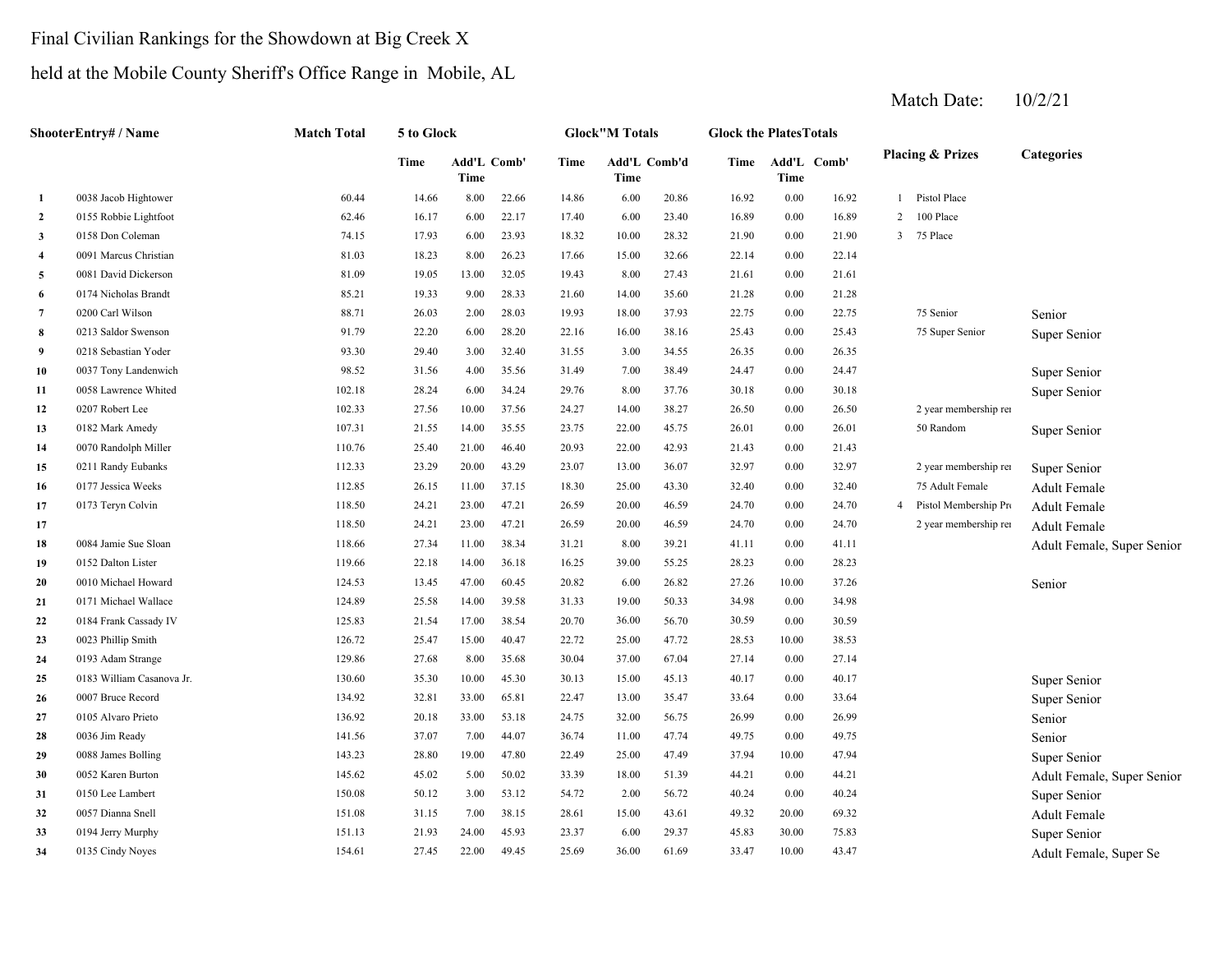|    | <b>ShooterEntry#/Name</b> | <b>Match Total</b> | 5 to Glock |                            |        |       | <b>Glock"M Totals</b> |        | <b>Glock the Plates Totals</b> |                     |        |                             |                      |
|----|---------------------------|--------------------|------------|----------------------------|--------|-------|-----------------------|--------|--------------------------------|---------------------|--------|-----------------------------|----------------------|
|    |                           |                    | Time       | <b>Add'L Comb'</b><br>Time |        | Time  | Add'L Comb'd<br>Time  |        | Time                           | Add'L Comb'<br>Time |        | <b>Placing &amp; Prizes</b> | <b>Categories</b>    |
| 35 | 0169 Jake Marchand        | 157.61             | 21.78      | 44.00                      | 65.78  | 33.71 | 20.00                 | 53.71  | 38.12                          | 0.00                | 38.12  | 50 Random                   |                      |
| 36 | 0189 Shelly Blase         | 176.49             | 34.18      | 38.00                      | 72.18  | 41.31 | 17.00                 | 58.31  | 46.00                          | 0.00                | 46.00  |                             | <b>Adult Female</b>  |
| 37 | 0170 Al Marchand          | 198.17             | 30.88      | 57.00                      | 87.88  | 39.73 | 14.00                 | 53.73  | 46.56                          | 10.00               | 56.56  |                             | Super Senior         |
| 38 | 0179 Steven Weeks         | 217.38             | 23.23      | 27.00                      | 50.23  | 25.61 | 36.00                 | 61.61  | 55.54                          | 50.00               | 105.54 |                             | Super Senior         |
| 39 | 0128 Donna Thompson       | 267.87             | 38.34      | 71.00                      | 109.34 | 34.01 | 39.00                 | 73.01  | 45.52                          | 40.00               | 85.52  |                             | Adult Female, Senior |
| 40 | 0199 Gatlin Hall          | 303.45             | 33.68      | 35.00                      | 68.68  | 42.33 | 46.00                 | 88.33  | 76.44                          | 70.00               | 146.44 | 75 Junior Male              | Junior Male          |
| 41 | 0115 Michael Nichols      | 315.84             | 26.22      | 43.00                      | 69.22  | 28.65 | 45.00                 | 73.65  | 62.97                          | 110.00              | 172.97 |                             |                      |
| 42 | 0034 Lance Crawford       | 316.00             | 36.64      | 26.00                      | 62.64  | 40.32 | 57.00                 | 97.32  | 66.04                          | 90.00               | 156.04 |                             | Senior               |
| 43 | 0165 Darl Williams        | 327.20             | 42.03      | 32.00                      | 74.03  | 62.42 | 60.00                 | 122.42 | 70.75                          | 60.00               | 130.75 |                             | Super Senior         |
| 44 | 0069 Lisa Joiner          | 509.60             | 27.50      | 79.00                      | 106.50 | 50.60 | 67.00                 | 117.60 | 85.50                          | 200.00              | 285.50 |                             | Adult Female, Senior |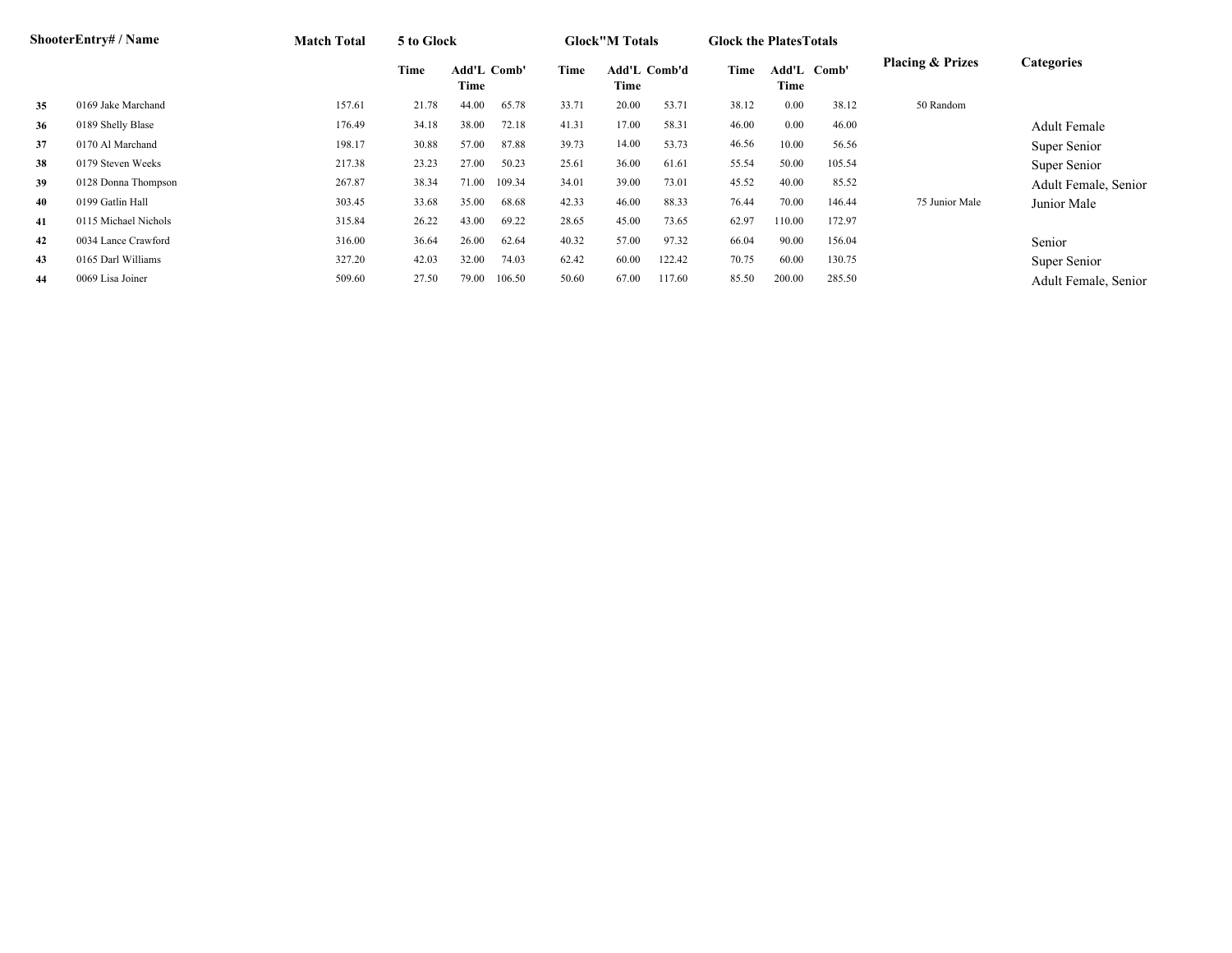#### Final Competition Rankings for the Showdown at Big Creek X

## held at the Mobile County Sheriff's Office Range in Mobile, AL

|                         | ShooterEntry# / Name    | <b>Match Total</b> | 5 to Glock |          |                    |       | <b>Glock"M Totals</b> |              | <b>Glock the PlatesTotals</b> |                     |        |                |                             |
|-------------------------|-------------------------|--------------------|------------|----------|--------------------|-------|-----------------------|--------------|-------------------------------|---------------------|--------|----------------|-----------------------------|
|                         |                         |                    | Time       | Time     | <b>Add'L Comb'</b> | Time  | Time                  | Add'L Comb'd | Time                          | Add'L Comb'<br>Time |        |                | <b>Placing &amp; Prizes</b> |
| $\mathbf{1}$            | 0074 Tony Boone*        | 43.82              | 16.08      | $0.00\,$ | 16.08              | 14.09 | 1.00                  | 15.09        | 12.65                         | 0.00                | 12.65  |                |                             |
| $\overline{2}$          | 0065 Paul Dillon*       | 46.77              | 14.73      | 0.00     | 14.73              | 14.31 | 3.00                  | 17.31        | 14.73                         | 0.00                | 14.73  |                |                             |
| $\mathbf{3}$            | 0131 Lawrence Goff*     | 49.96              | 13.71      | 5.00     | 18.71              | 13.54 | 5.00                  | 18.54        | 12.71                         | 0.00                | 12.71  |                |                             |
| $\overline{\mathbf{4}}$ | 0148 Marshall Hodge*    | 50.79              | 14.71      | 3.00     | 17.71              | 15.06 | 3.00                  | 18.06        | 15.02                         | 0.00                | 15.02  |                | 1 Pistol Place              |
| 5                       | 0162 Jeremy Alford*     | 52.92              | 18.37      | 1.00     | 19.37              | 16.98 | 2.00                  | 18.98        | 14.57                         | 0.00                | 14.57  |                |                             |
| 6                       | 0030 Jason Pharez       | 60.99              | 15.12      | 11.00    | 26.12              | 15.13 | 2.00                  | 17.13        | 17.74                         | 0.00                | 17.74  | $\mathbf{1}$   | Pistol Place                |
| $\overline{7}$          | 0048 Jim Montgomery*    | 61.89              | 21.08      | 0.00     | 21.08              | 19.24 | 3.00                  | 22.24        | 18.57                         | 0.00                | 18.57  |                |                             |
| 8                       | 0040 Jacob Hightower*   | 62.23              | 14.38      | 12.00    | 26.38              | 14.22 | 4.00                  | 18.22        | 17.63                         | 0.00                | 17.63  |                |                             |
| 9                       | 0205 Steve Dorman       | 74.99              | 20.20      | 2.00     | 22.20              | 23.49 | 3.00                  | 26.49        | 26.30                         | 0.00                | 26.30  | $\overline{2}$ | 100 Place                   |
| 10                      | 0151 Matthew Hunady*    | 75.49              | 16.10      | 9.00     | 25.10              | 18.61 | 5.00                  | 23.61        | 16.78                         | 10.00               | 26.78  |                |                             |
| 11                      | 0201 Carl Wilson        | 77.60              | 26.16      | 3.00     | 29.16              | 19.13 | 6.00                  | 25.13        | 23.31                         | 0.00                | 23.31  | 3              | 75 Place                    |
| 12                      | 0112 Brett Barclay*     | 77.61              | 18.05      | 9.00     | 27.05              | 18.27 | 15.00                 | 33.27        | 17.29                         | 0.00                | 17.29  |                |                             |
| 13                      | 0126 James Thompson     | 78.62              | 22.81      | 6.00     | 28.81              | 20.27 | 7.00                  | 27.27        | 22.54                         | 0.00                | 22.54  |                |                             |
| 14                      | 0077 Barbara Thibodaux* | 78.63              | 23.92      | 7.00     | 30.92              | 21.74 | 2.00                  | 23.74        | 23.97                         | 0.00                | 23.97  |                |                             |
| 15                      | 0043 Jim Mark*          | 79.71              | 26.79      | 6.00     | 32.79              | 25.95 | 1.00                  | 26.95        | 19.97                         | 0.00                | 19.97  |                |                             |
| 16                      | 0209 Harvey Brewton*    | 79.80              | 26.27      | 3.00     | 29.27              | 25.12 | 1.00                  | 26.12        | 24.41                         | 0.00                | 24.41  |                |                             |
| 17                      | 0197 Jason Hall         | 80.04              | 21.51      | 8.00     | 29.51              | 23.47 | 5.00                  | 28.47        | 22.06                         | 0.00                | 22.06  |                |                             |
| 18                      | 0020 Robert Milner*     | 80.53              | 20.86      | 6.00     | 26.86              | 26.40 | 4.00                  | 30.40        | 23.27                         | 0.00                | 23.27  |                |                             |
| 19                      | 0094 Marcus Christian   | 81.45              | 16.00      | 8.00     | 24.00              | 16.73 | 20.00                 | 36.73        | 20.72                         | 0.00                | 20.72  |                |                             |
| 20                      | 0101 Michael Miyaji*    | 83.66              | 13.20      | 21.00    | 34.20              | 15.82 | 14.00                 | 29.82        | 19.64                         | 0.00                | 19.64  |                |                             |
| 21                      | 0059 Lawrence Whited    | 99.75              | 27.06      | 14.00    | 41.06              | 27.63 | 4.00                  | 31.63        | 27.06                         | 0.00                | 27.06  |                |                             |
| 22                      | 0003 David Mittler      | 102.88             | 17.97      | 18.00    | 35.97              | 16.99 | 24.00                 | 40.99        | 25.92                         | 0.00                | 25.92  |                |                             |
| 23                      | 0145 Tyler Gironda      | 106.41             | 11.15      | 39.00    | 50.15              | 13.36 | 16.00                 | 29.36        | 26.90                         | 0.00                | 26.90  |                |                             |
| 24                      | 0153 Michael Howard     | 111.34             | 14.06      | 19.00    | 33.06              | 24.22 | 5.00                  | 29.22        | 39.06                         | 10.00               | 49.06  |                |                             |
| 25                      | 0086 Jamie Sue Sloan    | 111.98             | 25.85      | 11.00    | 36.85              | 27.38 | 10.00                 | 37.38        | 37.75                         | 0.00                | 37.75  |                |                             |
| 26                      | 0122 Michael Blase      | 115.39             | 17.32      | 32.00    | 49.32              | 24.17 | 12.00                 | 36.17        | 29.90                         | 0.00                | 29.90  |                |                             |
| 27                      | 0024 Phillip Smith      | 117.83             | 23.46      | 12.00    | 35.46              | 22.83 | 10.00                 | 32.83        | 29.54                         | 20.00               | 49.54  |                |                             |
| 28                      | 0009 Bruce Record       | 118.86             | 26.21      | 24.00    | 50.21              | 21.67 | 11.00                 | 32.67        | 35.98                         | 0.00                | 35.98  |                |                             |
| 29                      | 0120 Trey Tomberlin     | 122.12             | 27.12      | 14.00    | 41.12              | 27.06 | 23.00                 | 50.06        | 30.94                         | 0.00                | 30.94  |                |                             |
| 30                      | 0217 Bo Brannan         | 124.46             | 24.36      | 15.00    | 39.36              | 17.36 | 36.00                 | 53.36        | 31.74                         | 0.00                | 31.74  |                |                             |
| 31                      | 0017 John L. Johnson    | 127.90             | 32.72      | 9.00     | 41.72              | 38.23 | 9.00                  | 47.23        | 38.95                         | 0.00                | 38.95  |                |                             |
| 32                      | 0141 Carrie Bradley     | 132.11             | 27.32      | 25.00    | 52.32              | 28.58 | 16.00                 | 44.58        | 35.21                         | 0.00                | 35.21  |                |                             |
| 33                      | 0168 Warren Christian   | 132.96             | 35.41      | 14.00    | 49.41              | 32.25 | 13.00                 | 45.25        | 38.30                         | 0.00                | 38.30  |                |                             |
| 34                      | 0144 Ira Kennington     | 137.53             | 41.72      | 6.00     | 47.72              | 35.50 | 17.00                 | 52.50        | 37.31                         | 0.00                | 37.31  |                |                             |
| 35                      | 0090 James Bolling      | 200.22             | 32.95      | 12.00    | 44.95              | 25.66 | 23.00                 | 48.66        | 56.61                         | 50.00               | 106.61 |                |                             |
| 36                      | 0192 Daniel Holifield   | 203.03             | 29.90      | 9.00     | 38.90              | 26.94 | 15.00                 | 41.94        | 62.19                         | 60.00               | 122.19 |                |                             |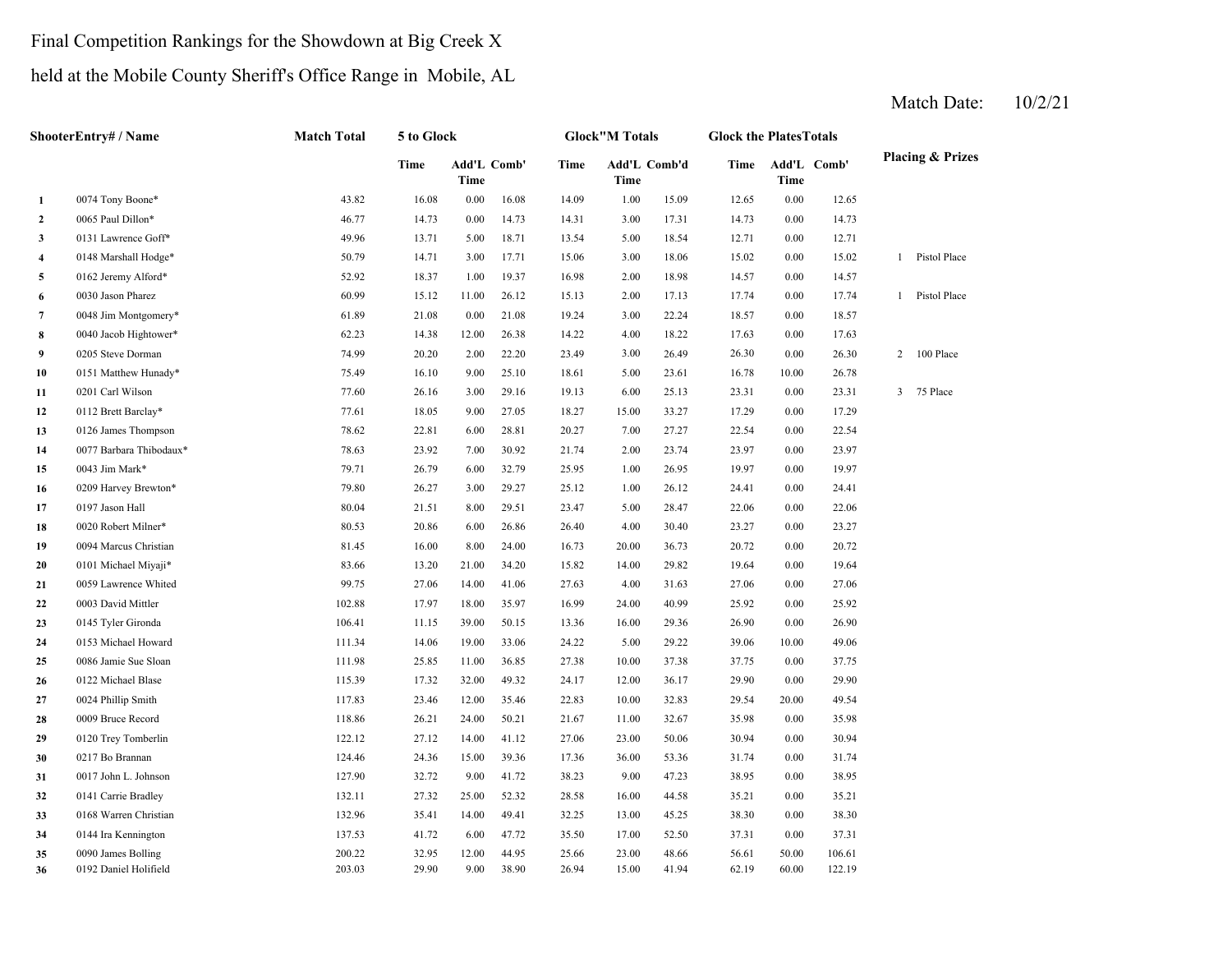#### Final Guardian Rankings for the Showdown at Big Creek X

#### held at the Mobile County Sheriff's Office Range in Mobile, AL

**2** 6.00 20.97 0196 Christopher Lamm 70.31 22.82 0.00 22.82 20.52 26.52 0.00 **33** 0181 Kenneth Chandler 73.57 24.00 1.00 25.00 23.32 8.00 31.32 17.25 0.00 17.25 **4** 4.00 25.68 Super Senior **4**4 22.41 6.00 28.41 22.70 4.00 26.70 25.68 0.00 25.68 75 Super Senior Super Senior **5** 7.00 23.01 Senior**6**6 0027 Grady Wiggins 5 1 28.72 28.23 7.00 35.23 26.17 11.00 37.17 23.32 0.00 23.32 11.00 37.17 22.32 **7** 8.00 22.82 0190 Chris Trimmier 97.26 24.96 19.00 43.96 22.48 30.48 0.00 22.82 **8**8 0124 James Thompson 2 07.58 97.58 23.14 8.00 31.14 22.78 11.00 33.78 32.66 0.00 32.66 200 32.66 Senior Senior **9** 17.00 29.20 SeniorSenior **10**00 0202 Travis Long 103.52 21.70 19.00 40.70 22.68 8.00 30.68 32.14 0.00 **11**1 0002 David Mittler (1993) 104.80 17.94 15.00 32.94 18.70 10.00 28.70 33.16 10.00 43.16 10.00 10.00 Super Senior **12**2 0117 Dylan Calhoun 107.24 26.36 16.00 42.36 24.07 15.00 39.07 25.81 **13** 15.00 31.39 0216 Bo Brannan 112.73 22.58 21.00 43.58 22.76 37.76 **14** 20.00 25.34 0118 Jody Bankester 114.22 16.62 30.00 46.62 22.26 **15** 12.00 42.72 Senior, Challenged **16**6 0121 Michael Blase 6 130.14 22.80 17.00 39.80 20.82 3.00 23.82 46.52 **17** 7.00 30.55 0140 Warren Christian 131.42 40.12 12.00 52.12 41.75 48.75 **18**8 0143 Ira Kennington 136.54 41.95 9.00 50.95 43.28 0.00 43.28 42.31 **193** 0119 Trey Tomberlin 139.27 13.00 43.74 13.00 43.74 25.53 37.00 62.53 33.00 **20**0 0191 Daniel Holifield 163.32 32.96 11.00 43.96 28.63 18.00 46.63 52.73 20.00 **21**1 0123 Dennis Melton 177.96 28.61 16.00 44.61 24.14 22.00 46.14 47.21 40.00 87.21 **22**0137 Phillip Robinson 325.91 41.67 37.00 78.67 40.98 69.00 109.98 67.26 70.00 137.26 72.730.00 33.00 43.28 0.00 42.31 0.00 30.55 2 year membership ren 23.82 20.00 66.52 10.00 52.72 75 Challenged 0121 Michael Blase 130.14 22.80 17.00 39.80 0116 Morgan Sweatman 20.82129.25 17.07 17.00 34.07 30.46 31.39 42.26 0.00 25.34 42.46 0.0039.07 0.00 25.81 32.140002 David Mittler 10.00 104.80 17.94 15.00 32.94 18.70 10.00 28.70 33.16 10.00 43.16 0.00 29.20 33.78 0.00 32.66 0204 Steve Dorman **98.46** 21.02 9.00 30.02 22.24 17.00 39.24 0124 James Thompson 97.58 23.14 8.00 31.14 22.78 23.32 23.01 75 Senior 0027 Grady Wiggins **95.72** 28.23 7.00 35.23 26.17 11.00 37.17 23.32 0.00 25.68 75 Super Senior 0136 Paul Workman Jr. 6.000 136 Paul Workman Jr. 87.24 21.16 14.00 35.16 22.07 7.00 29.07 23.01 0.00 25.68 3 75 Place 80.79 22.41 6.00 28.41 22.70 26.70 0.00 2 100 Place 0206 Robert Jenkins 80.79 22.41 6.00 28.41 22.70 26.70 0.00 20.971 Pistol Place **1** 0029 Jason Pharez 49.82 14.91 6.00 20.91 14.42 1.00 15.42 13.49 0.00 13.49 **Categories Time Add'L TimeComb' Time Add'L Comb'd Time Add'L TimeTime**Add'L Comb' **ShooterEntry# / Name Match Total 5 to Glock Glock"M Totals Glock the PlatesTotals Placing & Prizes**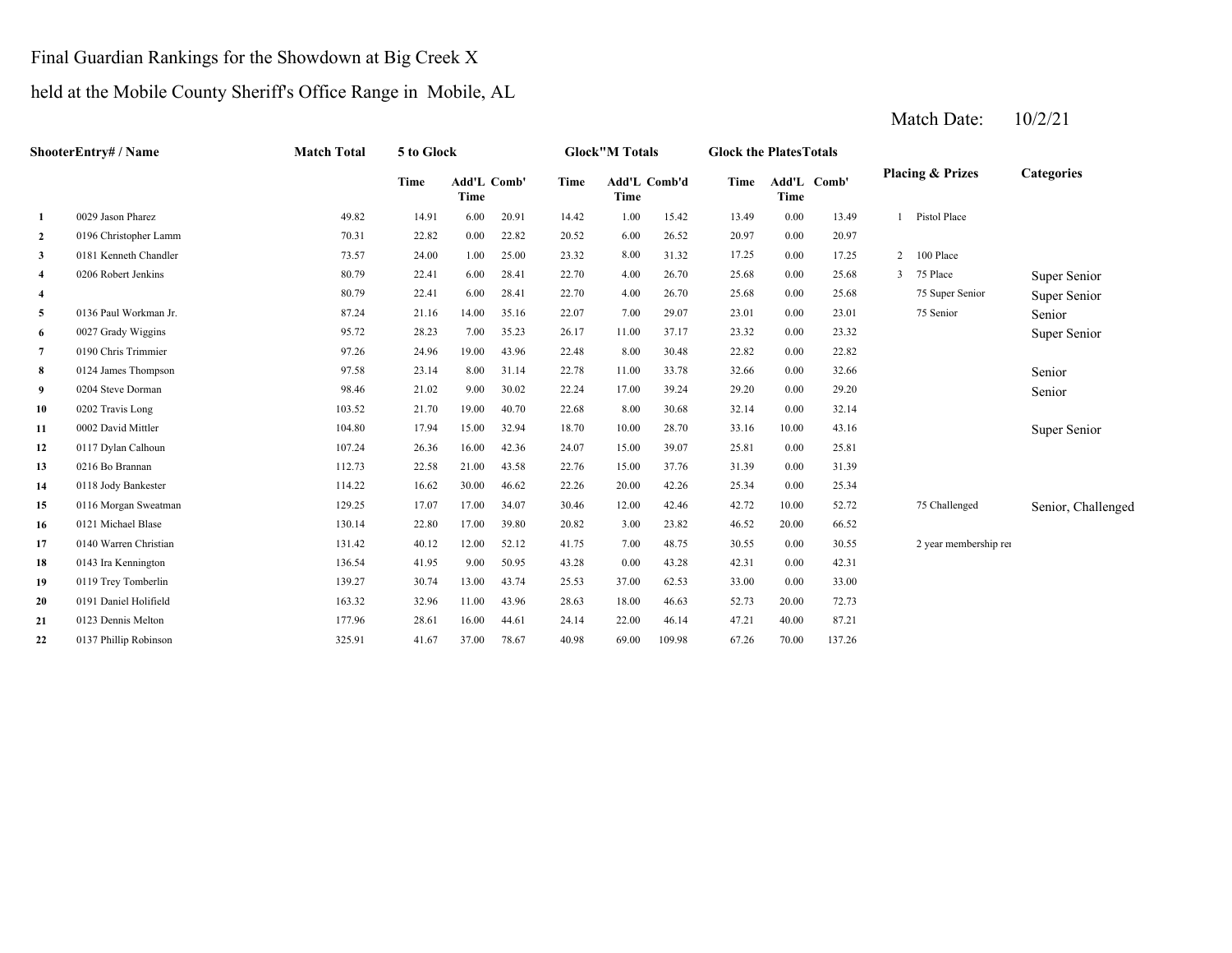## Final Heavy Metal Rankings for the Showdown at Big Creek X

## held at the Mobile County Sheriff's Office Range in Mobile, AL

|                | ShooterEntry# / Name | <b>Match Total</b> | 5 to Glock |                     |       |       | <b>Glock"M Totals</b> |       | <b>Glock the PlatesTotals</b> |        |             |   |                             |
|----------------|----------------------|--------------------|------------|---------------------|-------|-------|-----------------------|-------|-------------------------------|--------|-------------|---|-----------------------------|
|                |                      |                    | Time       | Add'L Comb'<br>Time |       | Time  | Add'L Comb'd<br>Time  |       | Time                          | Time   | Add'L Comb' |   | <b>Placing &amp; Prizes</b> |
| 1              | 0219 Tony Boone*     | 49.75              | 18.34      | 0.00                | 18.34 | 15.69 | 1.00                  | 16.69 | 14.72                         | 0.00   | 14.72       |   |                             |
| $\overline{2}$ | 0164 Jeremy Alford*  | 54.50              | 20.01      | 0.00                | 20.01 | 19.49 | 3.00                  | 22.49 | 12.00                         | 0.00   | 12.00       |   |                             |
| 3              | 0068 Paul Dillon*    | 56.11              | 14.69      | 6.00                | 20.69 | 16.91 | 5.00                  | 21.91 | 13.51                         | 0.00   | 13.51       |   |                             |
| 4              | 0098 Matthew Hunady* | 56.58              | 17.30      | 6.00                | 23.30 | 16.19 | 2.00                  | 18.19 | 15.09                         | 0.00   | 15.09       |   | 50 Random                   |
| 4              |                      | 56.58              | 17.30      | 6.00                | 23.30 | 16.19 | 2.00                  | 18.19 | 15.09                         | 0.00   | 15.09       |   | Pistol Place                |
| 5              | 0080 Gary Thibodaux* | 64.86              | 21.08      | 1.00                | 22.08 | 19.58 | 4.00                  | 23.58 | 19.20                         | 0.00   | 19.20       |   |                             |
| 6              | 0050 Jim Montgomery* | 65.19              | 22.79      | 1.00                | 23.79 | 18.80 | 3.00                  | 21.80 | 19.60                         | 0.00   | 19.60       |   |                             |
| 7              | 0134 Lawrence Goff*  | 69.11              | 16.42      | 10.00               | 26.42 | 16.49 | 7.00                  | 23.49 | 19.20                         | 0.00   | 19.20       |   |                             |
| 8              | 0114 Brett Barclay*  | 76.86              | 21.30      | 14.00               | 35.30 | 21.57 | 1.00                  | 22.57 | 18.99                         | 0.00   | 18.99       |   |                             |
| 9              | 0186 Rusty Roberts   | 78.38              | 17.80      | 15.00               | 32.80 | 17.98 | 5.00                  | 22.98 | 22.60                         | 0.00   | 22.60       |   | 100 Place                   |
| 10             | 0104 Michael Miyaji* | 80.84              | 16.85      | 8.00                | 24.85 | 15.59 | 18.00                 | 33.59 | 22.40                         | 0.00   | 22.40       |   |                             |
| 11             | 0198 Jason Hall      | 88.03              | 21.06      | 10.00               | 31.06 | 21.59 | 8.00                  | 29.59 | 27.38                         | 0.00   | 27.38       | 2 | Etool Place                 |
| 12             | 0127 James Thompson  | 98.48              | 23.86      | 6.00                | 29.86 | 24.90 | 11.00                 | 35.90 | 32.72                         | 0.00   | 32.72       | 3 | Knife Place                 |
| 13             | 0083 David Dickerson | 101.09             | 17.16      | 7.00                | 24.16 | 17.73 | 13.00                 | 30.73 | 36.20                         | 10.00  | 46.20       |   |                             |
| 14             | 0022 Robert Milner*  | 102.22             | 24.05      | 15.00               | 39.05 | 26.15 | 8.00                  | 34.15 | 29.02                         | 0.00   | 29.02       |   | Pistol Random               |
| 15             | 0215 Saldor Swenson  | 106.78             | 26.07      | 8.00                | 34.07 | 34.13 | 11.00                 | 45.13 | 27.58                         | 0.00   | 27.58       |   |                             |
| 16             | 0212 Randy Eubanks   | 110.45             | 23.42      | 17.00               | 40.42 | 24.35 | 9.00                  | 33.35 | 36.68                         | 0.00   | 36.68       |   |                             |
| 17             | 0014 Robert Reid     | 114.54             | 23.18      | 10.00               | 33.18 | 21.90 | 15.00                 | 36.90 | 24.46                         | 20.00  | 44.46       |   |                             |
| 18             | 0025 Phillip Smith   | 126.40             | 25.51      | 14.00               | 39.51 | 27.29 | 29.00                 | 56.29 | 30.60                         | 0.00   | 30.60       |   |                             |
| 19             | 0087 Jamie Sue Sloan | 156.96             | 27.30      | 15.00               | 42.30 | 24.62 | 18.00                 | 42.62 | 52.04                         | 20.00  | 72.04       |   |                             |
| 20             | 0006 David Mittler   | 387.64             | 21.22      | 54.00               | 75.22 | 24.02 | 25.00                 | 49.02 | 53.40                         | 210.00 | 263.40      |   | 50 Random                   |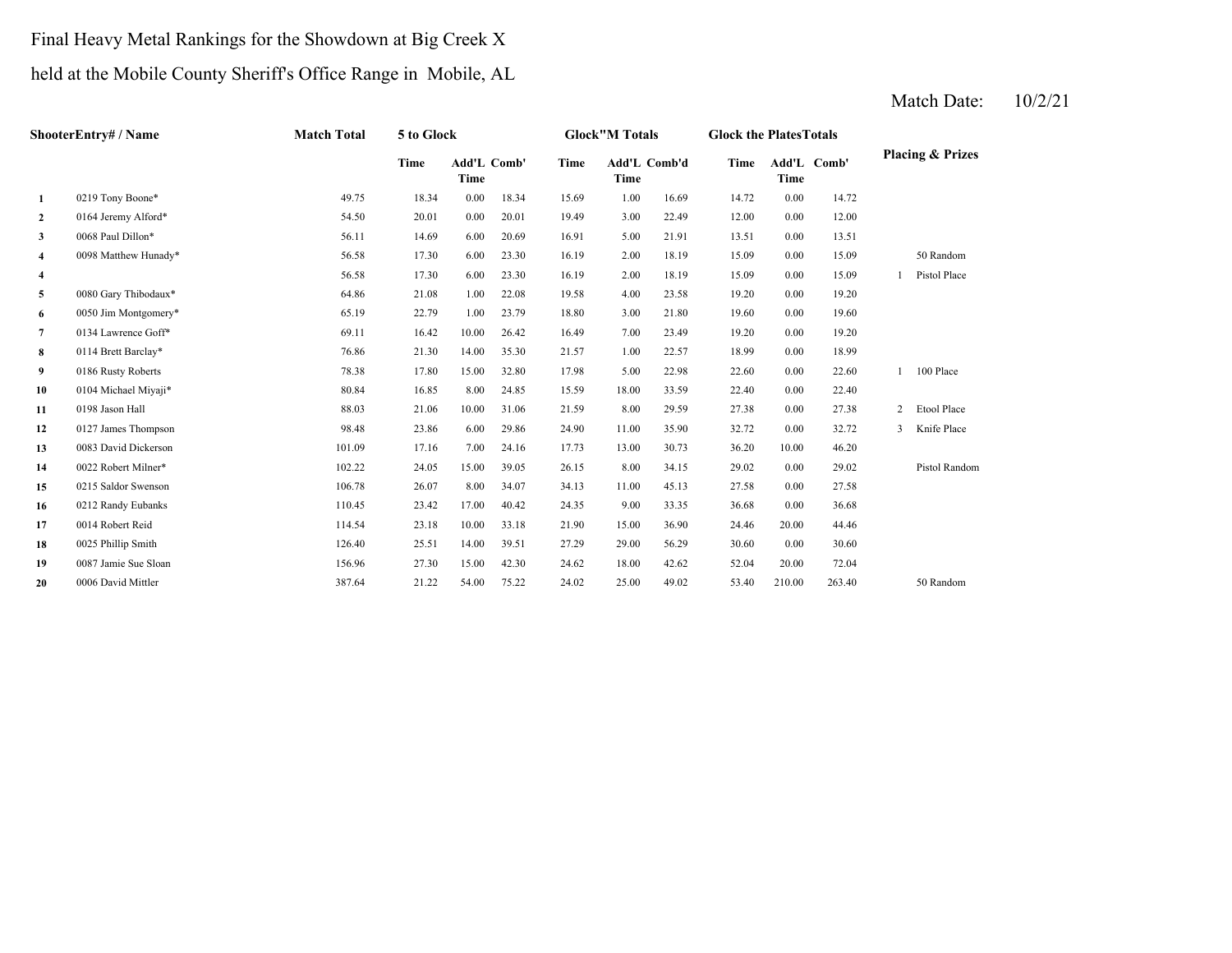# Final Major Sub Rankings for the Showdown at Big Creek X

## held at the Mobile County Sheriff's Office Range in Mobile, AL

|              | ShooterEntry# / Name     | <b>Match Total</b> | 5 to Glock |                     |       |       | <b>Glock"M Totals</b> |       | <b>Glock the PlatesTotals</b> |       |             |                |                             |
|--------------|--------------------------|--------------------|------------|---------------------|-------|-------|-----------------------|-------|-------------------------------|-------|-------------|----------------|-----------------------------|
|              |                          |                    | Time       | Add'L Comb'<br>Time |       | Time  | Add'L Comb'd<br>Time  |       | Time                          | Time  | Add'L Comb' |                | <b>Placing &amp; Prizes</b> |
| 1            | 0073 Tony Boone*         | 35.52              | 10.49      | 0.00                | 10.49 | 9.71  | 0.00                  | 9.71  | 15.32                         | 0.00  | 15.32       |                |                             |
| $\mathbf{2}$ | 0064 Paul Dillon*        | 40.00              | 10.48      | 1.00                | 11.48 | 11.02 | 1.00                  | 12.02 | 16.50                         | 0.00  | 16.50       |                |                             |
| 3            | 0096 Matthew Hunady*     | 40.80              | 11.96      | 0.00                | 11.96 | 11.12 | 1.00                  | 12.12 | 16.72                         | 0.00  | 16.72       |                |                             |
| 4            | 0047 Jim Montgomery*     | 47.92              | 12.76      | 0.00                | 12.76 | 11.20 | 1.00                  | 12.20 | 22.96                         | 0.00  | 22.96       |                | 1 Pistol Place              |
| 5            | 0130 Lawrence Goff*      | 53.25              | 10.26      | 3.00                | 13.26 | 10.61 | 9.00                  | 19.61 | 20.38                         | 0.00  | 20.38       |                |                             |
| 6            | 0078 Gary Thibodaux*     | 53.59              | 12.36      | 7.00                | 19.36 | 13.33 | 1.00                  | 14.33 | 19.90                         | 0.00  | 19.90       |                |                             |
| $7^{\circ}$  | 0139 James Wallis* Jr.   | 62.22              | 17.05      | 1.00                | 18.05 | 17.69 | 1.00                  | 18.69 | 25.48                         | 0.00  | 25.48       |                |                             |
| 8            | 0111 Brett Barclay*      | 62.31              | 12.29      | 2.00                | 14.29 | 11.78 | 5.00                  | 16.78 | 21.24                         | 10.00 | 31.24       |                |                             |
| 9            | 0176 Nicholas Brandt     | 66.98              | 12.05      | 5.00                | 17.05 | 17.33 | 3.00                  | 20.33 | 19.60                         | 10.00 | 29.60       |                | 100 Place                   |
| 10           | 0093 Marcus Christian    | 72.74              | 14.59      | 1.00                | 15.59 | 13.92 | 10.00                 | 23.92 | 23.23                         | 10.00 | 33.23       | $\overline{2}$ | Etool Place                 |
| 11           | 0042 Jim Mark*           | 73.81              | 20.44      | 1.00                | 21.44 | 18.63 | 2.00                  | 20.63 | 31.74                         | 0.00  | 31.74       |                |                             |
| 12           | 0061 Daniel Johnson*     | 82.93              | 14.61      | 3.00                | 17.61 | 14.21 | 6.00                  | 20.21 | 25.11                         | 20.00 | 45.11       |                |                             |
| 13           | 0033 Wallace Knight*     | 86.35              | 12.97      | 3.00                | 15.97 | 12.83 | 4.00                  | 16.83 | 23.55                         | 30.00 | 53.55       |                | 50 Random                   |
| 14           | 0082 David Dickerson     | 88.76              | 14.27      | 2.00                | 16.27 | 15.40 | 2.00                  | 17.40 | 25.09                         | 30.00 | 55.09       | $\overline{3}$ | Knife Place                 |
| 15           | 0019 Robert Milner*      | 89.83              | 14.18      | 8.00                | 22.18 | 17.04 | 0.00                  | 17.04 | 30.61                         | 20.00 | 50.61       |                |                             |
| 16           | 0100 Michael Miyaji*     | 93.30              | 11.06      | 2.00                | 13.06 | 11.66 | 6.00                  | 17.66 | 22.58                         | 40.00 | 62.58       |                |                             |
| 17           | 0125 James Thompson      | 94.36              | 15.78      | 0.00                | 15.78 | 16.08 | 1.00                  | 17.08 | 31.50                         | 30.00 | 61.50       |                |                             |
| 18           | 0001 Charles Stokes* Jr. | 95.49              | 13.97      | 2.00                | 15.97 | 14.76 | 4.00                  | 18.76 | 30.76                         | 30.00 | 60.76       |                |                             |
| 19           | 0012 Rusty Roberts       | 99.40              | 11.14      | 4.00                | 15.14 | 10.78 | 9.00                  | 19.78 | 24.48                         | 40.00 | 64.48       |                | 50 Random                   |
| 20           | 0214 Saldor Swenson      | 133.57             | 16.15      | 7.00                | 23.15 | 17.30 | 11.00                 | 28.30 | 32.12                         | 50.00 | 82.12       |                |                             |
| 21           | 0013 Robert Reid         | 133.76             | 14.90      | 22.00               | 36.90 | 16.11 | 8.00                  | 24.11 | 32.75                         | 40.00 | 72.75       |                |                             |
| 22           | 0028 Grady Wiggins       | 186.88             | 17.73      | 7.00                | 24.73 | 23.92 | 18.00                 | 41.92 | 40.23                         | 80.00 | 120.23      |                |                             |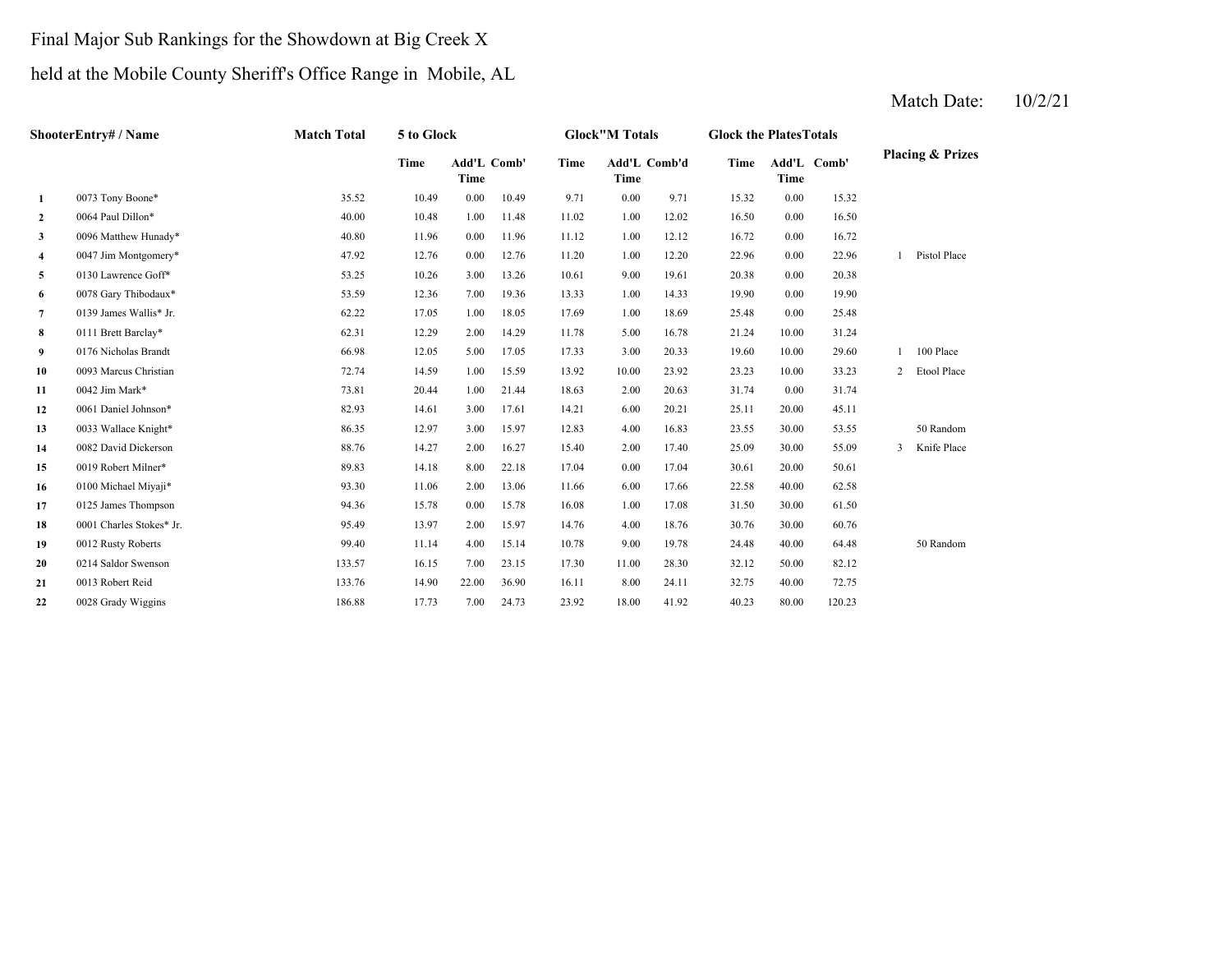## Final Master Stock Rankings for the Showdown at Big Creek X

## held at the Mobile County Sheriff's Office Range in Mobile, AL

|                | ShooterEntry# / Name | <b>Match Total</b> | 5 to Glock |       |             |       | <b>Glock"M Totals</b> |              | <b>Glock the Plates Totals</b> |       |             |                |                             |
|----------------|----------------------|--------------------|------------|-------|-------------|-------|-----------------------|--------------|--------------------------------|-------|-------------|----------------|-----------------------------|
|                |                      |                    | Time       | Time  | Add'L Comb' | Time  | Time                  | Add'L Comb'd | Time                           | Time  | Add'L Comb' |                | <b>Placing &amp; Prizes</b> |
| 1              | 0075 Tony Boone*     | 43.81              | 15.19      | 0.00  | 15.19       | 13.39 | 3.00                  | 16.39        | 12.23                          | 0.00  | 12.23       | $\overline{2}$ | \$75.00 Place               |
| $\mathbf{2}$   | 0067 Paul Dillon*    | 45.00              | 14.70      | 1.00  | 15.70       | 13.84 | 3.00                  | 16.84        | 12.46                          | 0.00  | 12.46       |                | Pistol Place                |
| 3              | 0133 Lawrence Goff*  | 47.14              | 13.53      | 4.00  | 17.53       | 14.20 | 3.00                  | 17.20        | 12.41                          | 0.00  | 12.41       | 3              | <b>ETool Place</b>          |
| 4              | 0167 Josh Boody*     | 53.80              | 14.37      | 6.00  | 20.37       | 13.61 | 4.00                  | 17.61        | 15.82                          | 0.00  | 15.82       |                |                             |
| 5              | 0163 Jeremy Alford*  | 57.92              | 18.52      | 2.00  | 20.52       | 16.68 | 6.00                  | 22.68        | 14.72                          | 0.00  | 14.72       |                |                             |
| 6              | 0049 Jim Montgomery* | 60.20              | 21.51      | 1.00  | 22.51       | 17.79 | 2.00                  | 19.79        | 17.90                          | 0.00  | 17.90       |                |                             |
| $\overline{7}$ | 0063 Daniel Johnson* | 75.73              | 23.16      | 5.00  | 28.16       | 19.82 | 7.00                  | 26.82        | 20.75                          | 0.00  | 20.75       |                |                             |
| 8              | 0109 Keith Kelley*   | 78.77              | 21.91      | 4.00  | 25.91       | 21.55 | 2.00                  | 23.55        | 29.31                          | 0.00  | 29.31       |                | 50 Random                   |
| 9              | 0079 Gary Thibodaux* | 80.10              | 18.19      | 18.00 | 36.19       | 19.28 | 5.00                  | 24.28        | 19.63                          | 0.00  | 19.63       |                |                             |
| 10             | 0041 Jacob Hightower | 87.58              | 13.26      | 15.00 | 28.26       | 15.97 | 13.00                 | 28.97        | 20.35                          | 10.00 | 30.35       |                |                             |
| 11             | 0103 Michael Miyaji* | 88.45              | 13.47      | 20.00 | 33.47       | 15.34 | 23.00                 | 38.34        | 16.64                          | 0.00  | 16.64       |                |                             |
| 12             | 0210 Harvey Brewton* | 94.21              | 27.76      | 9.00  | 36.76       | 23.00 | 12.00                 | 35.00        | 22.45                          | 0.00  | 22.45       |                |                             |
| 13             | 0016 Jim Graf*       | 95.40              | 24.30      | 9.00  | 33.30       | 22.36 | 11.00                 | 33.36        | 28.74                          | 0.00  | 28.74       |                |                             |
| 14             | 0045 Jim Mark*       | 96.40              | 26.66      | 6.00  | 32.66       | 27.52 | 5.00                  | 32.52        | 31.22                          | 0.00  | 31.22       |                |                             |
| 15             | 0021 Robert Milner*  | 99.80              | 21.38      | 23.00 | 44.38       | 21.78 | 11.00                 | 32.78        | 22.64                          | 0.00  | 22.64       |                |                             |
| 16             | 0154 Michael Howard  | 108.18             | 15.13      | 32.00 | 47.13       | 19.90 | 15.00                 | 34.90        | 26.15                          | 0.00  | 26.15       |                |                             |
| 17             | 0005 David Mittler   | 123.70             | 19.20      | 12.00 | 31.20       | 18.38 | 32.00                 | 50.38        | 32.12                          | 10.00 | 42.12       |                |                             |
| 18             | 0035 Lance Crawford  | 275.01             | 36.30      | 34.00 | 70.30       | 36.85 | 63.00                 | 99.85        | 64.86                          | 40.00 | 104.86      |                |                             |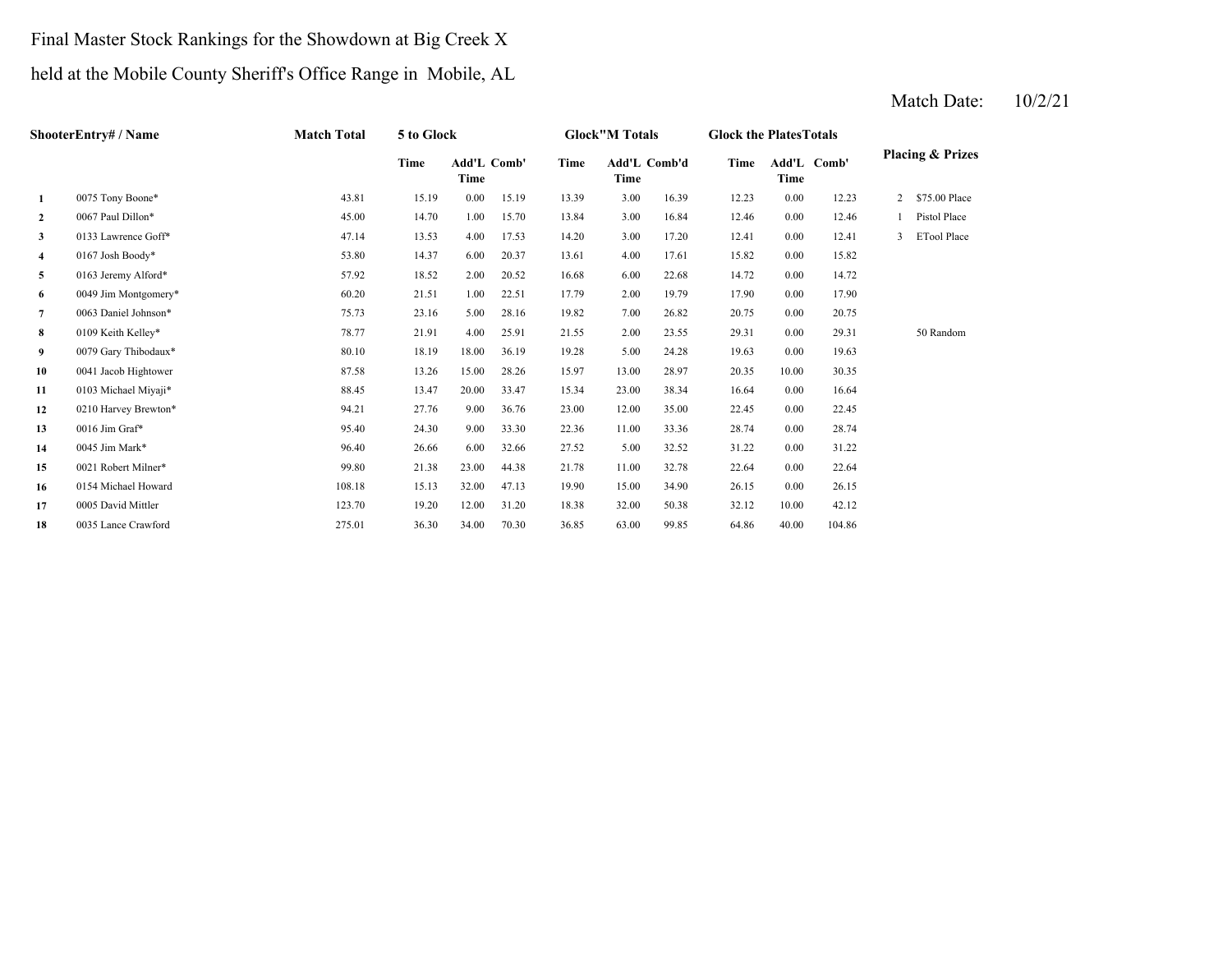## Final SubCompact Rankings for the Showdown at Big Creek X

held at the Mobile County Sheriff's Office Range in Mobile, AL

|    | ShooterEntry# / Name     | <b>Match Total</b> | 5 to Glock |                     |       |       | <b>Glock"M Totals</b> |              | <b>Glock the PlatesTotals</b> |          |             |                |                             |
|----|--------------------------|--------------------|------------|---------------------|-------|-------|-----------------------|--------------|-------------------------------|----------|-------------|----------------|-----------------------------|
|    |                          |                    | Time       | Add'L Comb'<br>Time |       | Time  | Time                  | Add'L Comb'd | <b>Time</b>                   | Time     | Add'L Comb' |                | <b>Placing &amp; Prizes</b> |
| 1  | 0072 Tony Boone*         | 43.00              | 16.14      | 1.00                | 17.14 | 13.03 | 0.00                  | 13.03        | 12.83                         | $0.00\,$ | 12.83       |                | Pistol MatchMeister         |
| 2  | 0129 Lawrence Goff*      | 46.79              | 12.91      | 4.00                | 16.91 | 13.74 | 1.00                  | 14.74        | 15.14                         | 0.00     | 15.14       | $2^{\circ}$    | 100 Place                   |
| 3  | 0056 Paul Dillon*        | 51.20              | 14.32      | 6.00                | 20.32 | 13.94 | 1.00                  | 14.94        | 15.94                         | 0.00     | 15.94       |                |                             |
| 4  | 0161 Jeremy Alford*      | 60.69              | 18.57      | 7.00                | 25.57 | 16.83 | 6.00                  | 22.83        | 12.29                         | 0.00     | 12.29       | $\mathbf{1}$   | Pistol Place                |
| 5  | 0060 Daniel Johnson*     | 61.33              | 21.25      | 2.00                | 23.25 | 18.51 | 5.00                  | 23.51        | 14.57                         | 0.00     | 14.57       |                |                             |
| 6  | 0032 Wallace Knight*     | 66.16              | 18.94      | 2.00                | 20.94 | 18.54 | 6.00                  | 24.54        | 20.68                         | 0.00     | 20.68       |                |                             |
| 7  | 0046 Jim Montgomery*     | 66.62              | 20.99      | 5.00                | 25.99 | 16.69 | 8.00                  | 24.69        | 15.94                         | 0.00     | 15.94       |                |                             |
| 8  | 0147 Marshall Hodge*     | 67.44              | 14.66      | 4.00                | 18.66 | 14.20 | 17.00                 | 31.20        | 17.58                         | 0.00     | 17.58       |                |                             |
| 9  | 0166 Josh Boody*         | 69.08              | 15.66      | 1.00                | 16.66 | 14.30 | 21.00                 | 35.30        | 17.12                         | 0.00     | 17.12       |                |                             |
| 10 | 0099 Michael Miyaji*     | 70.88              | 13.54      | 11.00               | 24.54 | 17.68 | 10.00                 | 27.68        | 18.66                         | 0.00     | 18.66       |                |                             |
| 11 | 0076 Barbara Thibodaux*  | 84.65              | 23.53      | 4.00                | 27.53 | 23.13 | 7.00                  | 30.13        | 26.99                         | 0.00     | 26.99       |                |                             |
| 12 | 0175 Nicholas Brandt     | 84.96              | 19.72      | 10.00               | 29.72 | 19.42 | 16.00                 | 35.42        | 19.82                         | 0.00     | 19.82       |                | $1 - 100$ Place             |
| 13 | 0110 Brett Barclay*      | 88.46              | 20.32      | 10.00               | 30.32 | 18.79 | 23.00                 | 41.79        | 16.35                         | 0.00     | 16.35       |                |                             |
| 14 | 0095 Matthew Hunady*     | 88.69              | 15.24      | 16.00               | 31.24 | 14.79 | 11.00                 | 25.79        | 21.66                         | 10.00    | 31.66       |                |                             |
| 15 | 0039 Jacob Hightower*    | 91.76              | 11.00      | 17.00               | 28.00 | 16.14 | 10.00                 | 26.14        | 17.62                         | 20.00    | 37.62       |                |                             |
| 16 | 0055 Karl Snell          | 94.55              | 22.19      | 9.00                | 31.19 | 22.07 | 11.00                 | 33.07        | 30.29                         | 0.00     | 30.29       | $\overline{2}$ | Etool Place                 |
| 17 | 0156 Robbie Lightfoot    | 98.53              | 15.50      | 20.00               | 35.50 | 15.84 | 15.00                 | 30.84        | 32.19                         | 0.00     | 32.19       |                | 3 Knife Place               |
| 18 | 0138 James Wallis* Jr.   | 99.26              | 25.54      | 11.00               | 36.54 | 26.17 | 3.00                  | 29.17        | 33.55                         | 0.00     | 33.55       |                |                             |
| 19 | 0208 Robert Lee          | 99.70              | 24.76      | 10.00               | 34.76 | 24.87 | 8.00                  | 32.87        | 32.07                         | 0.00     | 32.07       |                |                             |
| 20 | 0159 Don Coleman         | 101.80             | 26.26      | 13.00               | 39.26 | 21.61 | 19.00                 | 40.61        | 21.93                         | 0.00     | 21.93       |                |                             |
| 21 | 0018 Robert Milner*      | 108.51             | 23.86      | 24.00               | 47.86 | 22.72 | 18.00                 | 40.72        | 19.93                         | 0.00     | 19.93       |                |                             |
| 22 | 0092 Marcus Christian    | 115.26             | 19.48      | 24.00               | 43.48 | 22.95 | 19.00                 | 41.95        | 29.83                         | 0.00     | 29.83       |                |                             |
| 23 | 0008 Bruce Record        | 119.16             | 23.07      | 17.00               | 40.07 | 23.51 | 17.00                 | 40.51        | 28.58                         | 10.00    | 38.58       |                |                             |
| 24 | 0051 Charles Stokes* Jr. | 119.91             | 22.27      | 9.00                | 31.27 | 19.95 | 23.00                 | 42.95        | 35.69                         | 10.00    | 45.69       |                |                             |
| 25 | 0203 Travis Long         | 152.21             | 20.32      | 30.00               | 50.32 | 21.62 | 41.00                 | 62.62        | 29.27                         | 10.00    | 39.27       |                |                             |
| 26 | 0085 Jamie Sue Sloan     | 224.77             | 27.20      | 19.00               | 46.20 | 32.39 | 11.00                 | 43.39        | 65.18                         | 70.00    | 135.18      |                |                             |
| 27 | 0178 Jessica Weeks       | 247.23             | 20.36      | 43.00               | 63.36 | 16.95 | 136.00                | 152.95       | 30.92                         | 0.00     | 30.92       |                |                             |
| 28 | 0089 James Bolling       | 281.16             | 29.47      | 17.00               | 46.47 | 25.12 | 31.00                 | 56.12        | 78.57                         | 100.00   | 178.57      |                |                             |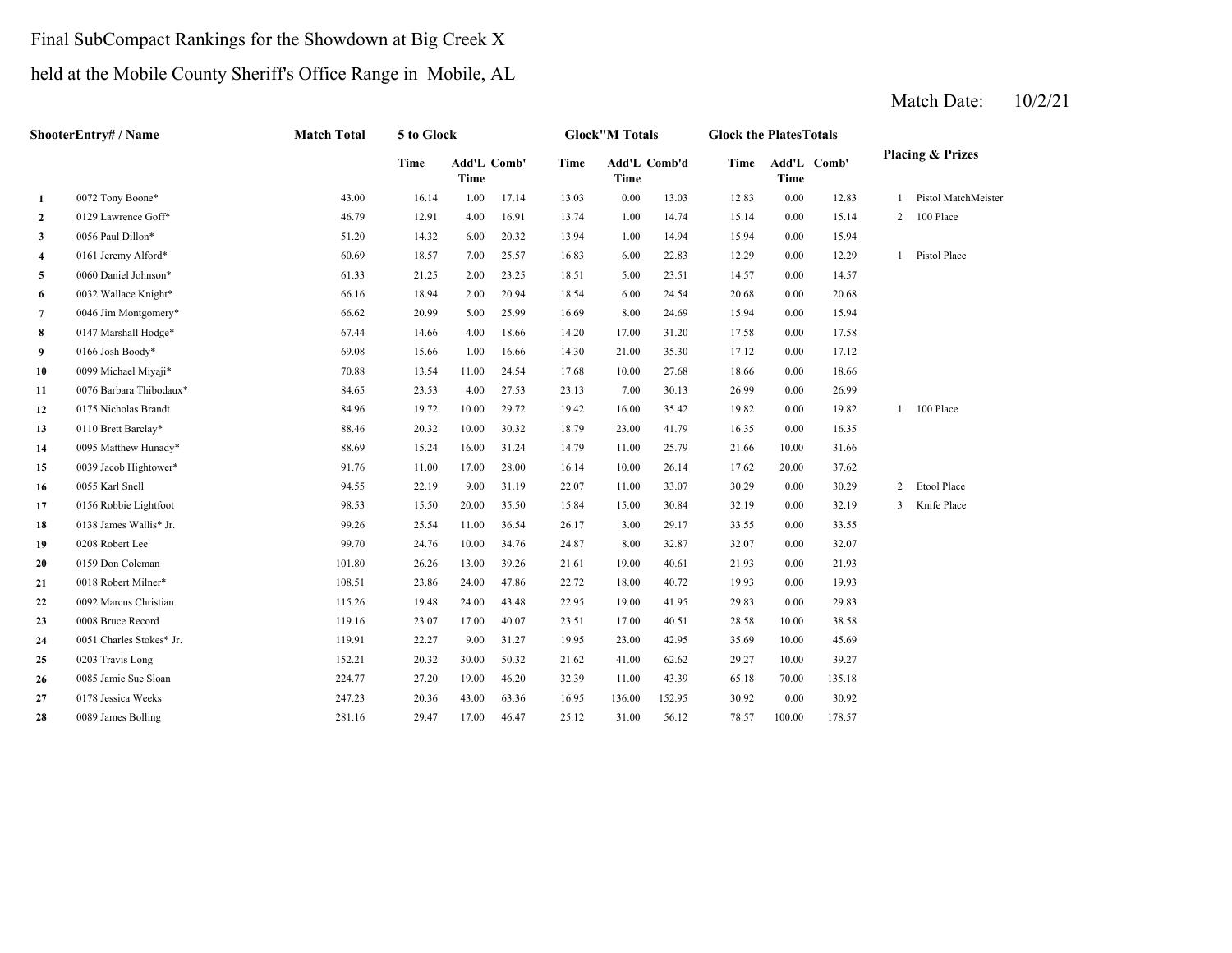# Final Unlimited Rankings for the Showdown at Big Creek X

## held at the Mobile County Sheriff's Office Range in Mobile, AL

|                | ShooterEntry# / Name    | <b>Match Total</b> | 5 to Glock |                            |       |       | <b>Glock"M Totals</b> |       | <b>Glock the PlatesTotals</b> |       |             |   |                             |
|----------------|-------------------------|--------------------|------------|----------------------------|-------|-------|-----------------------|-------|-------------------------------|-------|-------------|---|-----------------------------|
|                |                         |                    | Time       | <b>Add'L Comb'</b><br>Time |       | Time  | Add'L Comb'd<br>Time  |       | Time                          | Time  | Add'L Comb' |   | <b>Placing &amp; Prizes</b> |
| 1              | 0066 Paul Dillon*       | 44.21              | 13.15      | 1.00                       | 14.15 | 13.17 | 5.00                  | 18.17 | 11.89                         | 0.00  | 11.89       |   |                             |
| $\overline{2}$ | 0031 Jason Pharez       | 46.56              | 14.10      | 4.00                       | 18.10 | 13.42 | 1.00                  | 14.42 | 14.04                         | 0.00  | 14.04       |   | 100 Place                   |
| 3              | 0132 Lawrence Goff*     | 47.35              | 12.01      | 6.00                       | 18.01 | 12.95 | 2.00                  | 14.95 | 14.39                         | 0.00  | 14.39       |   | Pistol Place                |
| $\overline{4}$ | 0071 Randolph Miller    | 55.09              | 18.33      | 4.00                       | 22.33 | 15.60 | 1.00                  | 16.60 | 16.16                         | 0.00  | 16.16       | 2 | Etool Place                 |
| 5              | 0097 Matthew Hunady*    | 59.74              | 15.82      | 10.00                      | 25.82 | 15.18 | 4.00                  | 19.18 | 14.74                         | 0.00  | 14.74       |   |                             |
| 6              | 0054 Alexander Thigpen* | 60.17              | 18.48      | 0.00                       | 18.48 | 19.96 | 6.00                  | 25.96 | 15.73                         | 0.00  | 15.73       |   |                             |
| $\overline{7}$ | 0062 Daniel Johnson*    | 61.57              | 16.56      | 2.00                       | 18.56 | 13.50 | 13.00                 | 26.50 | 16.51                         | 0.00  | 16.51       |   |                             |
| 8              | 0195 Marshall Hodge*    | 63.75              | 14.13      | 4.00                       | 18.13 | 14.72 | 16.00                 | 30.72 | 14.90                         | 0.00  | 14.90       |   |                             |
| 9              | 0157 Robbie Lightfoot   | 65.54              | 14.33      | 13.00                      | 27.33 | 14.22 | 8.00                  | 22.22 | 15.99                         | 0.00  | 15.99       | 3 | Knife Place                 |
| 10             | 0011 David Turner       | 70.45              | 21.67      | 4.00                       | 25.67 | 20.18 | 5.00                  | 25.18 | 19.60                         | 0.00  | 19.60       |   |                             |
| 11             | 0160 Don Coleman        | 71.86              | 14.73      | 9.00                       | 23.73 | 16.42 | 12.00                 | 28.42 | 19.71                         | 0.00  | 19.71       |   |                             |
| 12             | 0044 Jim Mark*          | 75.84              | 27.13      | 2.00                       | 29.13 | 25.89 | 1.00                  | 26.89 | 19.82                         | 0.00  | 19.82       |   |                             |
| 13             | 0015 Jim Graf*          | 77.93              | 23.29      | 6.00                       | 29.29 | 24.03 | 3.00                  | 27.03 | 21.61                         | 0.00  | 21.61       |   | 50 Random                   |
| 14             | 0113 Brett Barclay*     | 84.75              | 20.40      | 10.00                      | 30.40 | 17.94 | 15.00                 | 32.94 | 21.41                         | 0.00  | 21.41       |   |                             |
| 15             | 0146 Tyler Gironda      | 86.14              | 34.09      | 1.00                       | 35.09 | 21.46 | 14.00                 | 35.46 | 15.59                         | 0.00  | 15.59       |   |                             |
| 16             | 0149 Marcus Christian   | 89.37              | 23.72      | 8.00                       | 31.72 | 20.15 | 12.00                 | 32.15 | 25.50                         | 0.00  | 25.50       |   |                             |
| 17             | 0102 Michael Miyaji*    | 92.97              | 14.08      | 26.00                      | 40.08 | 14.63 | 21.00                 | 35.63 | 17.26                         | 0.00  | 17.26       |   |                             |
| 18             | 0180 Alvaro Prieto      | 95.48              | 22.55      | 19.00                      | 41.55 | 25.79 | 5.00                  | 30.79 | 23.14                         | 0.00  | 23.14       |   |                             |
| 19             | 0053 Karen Burton       | 105.01             | 32.10      | 4.00                       | 36.10 | 35.55 | 7.00                  | 42.55 | 26.36                         | 0.00  | 26.36       |   | Pistol Random               |
| 20             | 0185 Frank Cassady IV   | 107.73             | 21.78      | 19.00                      | 40.78 | 19.67 | 12.00                 | 31.67 | 35.28                         | 0.00  | 35.28       |   |                             |
| 21             | 0172 Michael Wallace    | 113.81             | 21.75      | 27.00                      | 48.75 | 28.40 | 2.00                  | 30.40 | 34.66                         | 0.00  | 34.66       |   |                             |
| 22             | 0004 David Mittler      | 130.54             | 18.61      | 20.00                      | 38.61 | 17.77 | 38.00                 | 55.77 | 26.16                         | 10.00 | 36.16       |   |                             |
| 23             | 0142 Carrie Bradley     | 148.77             | 18.57      | 37.00                      | 55.57 | 47.64 | 19.00                 | 66.64 | 26.56                         | 0.00  | 26.56       |   |                             |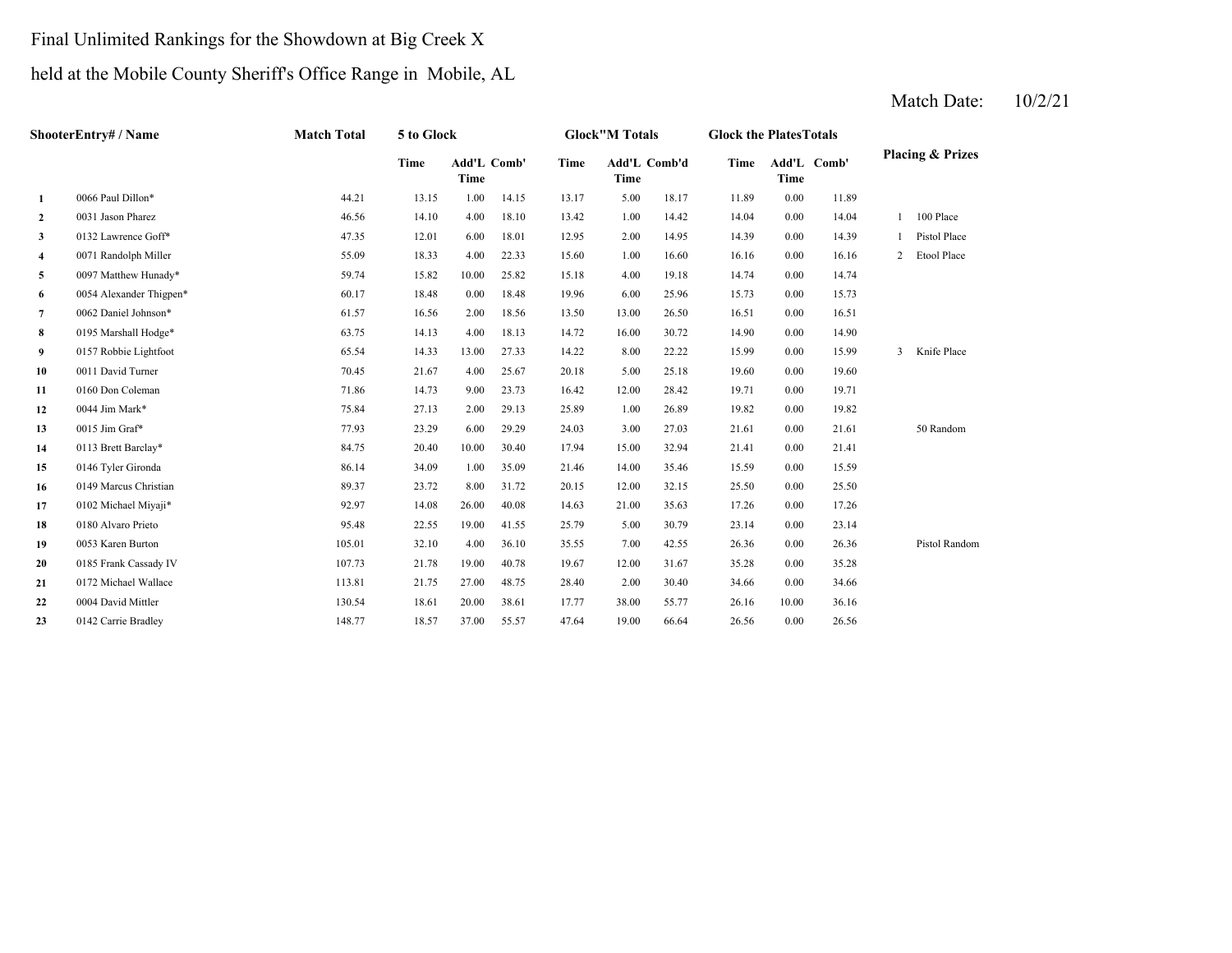#### **Final Team Rankings for the Showdown at Big Creek X**

#### **held at the Mobile County Sheriff's Office Range in Mobile, AL**

| Civilian            |              |                                    |                                                      |
|---------------------|--------------|------------------------------------|------------------------------------------------------|
| <b>Standing</b>     | <b>Score</b> | <b>Team Name</b>                   | <b>Team Members</b>                                  |
|                     |              |                                    |                                                      |
| 1                   | 328.60       | Moss Hill                          | Teryn Colvin, Nicholas Brandt, Michael Wallace       |
| 2                   | 369.70       | <b>Bayou Dragons</b>               | Lawrence Whited, Alvaro Prieto, William Casanova Jr. |
|                     |              |                                    |                                                      |
| Guardian            |              |                                    |                                                      |
| <b>Standing</b>     | <b>Score</b> | <b>Team Name</b>                   | <b>Team Members</b>                                  |
|                     |              |                                    |                                                      |
| 1                   | 272.29       | Mobile LLD                         | Christopher Lamm, Steve Dorman, Travis Long          |
| 2                   | 324.09       | Greene & Phillips Amateur Guardian | James Thompson, Paul Workman Jr., Trey Tomberlin     |
|                     |              |                                    |                                                      |
| <b>Master Stock</b> |              |                                    |                                                      |
| <b>Standing</b>     | Score        | <b>Team Name</b>                   | <b>Team Members</b>                                  |
|                     |              |                                    |                                                      |
| 1                   | 158.86       | Greene & Phillips Master Stock     | Lawrence Goff*, Josh Boody*, Jeremy Alford*          |